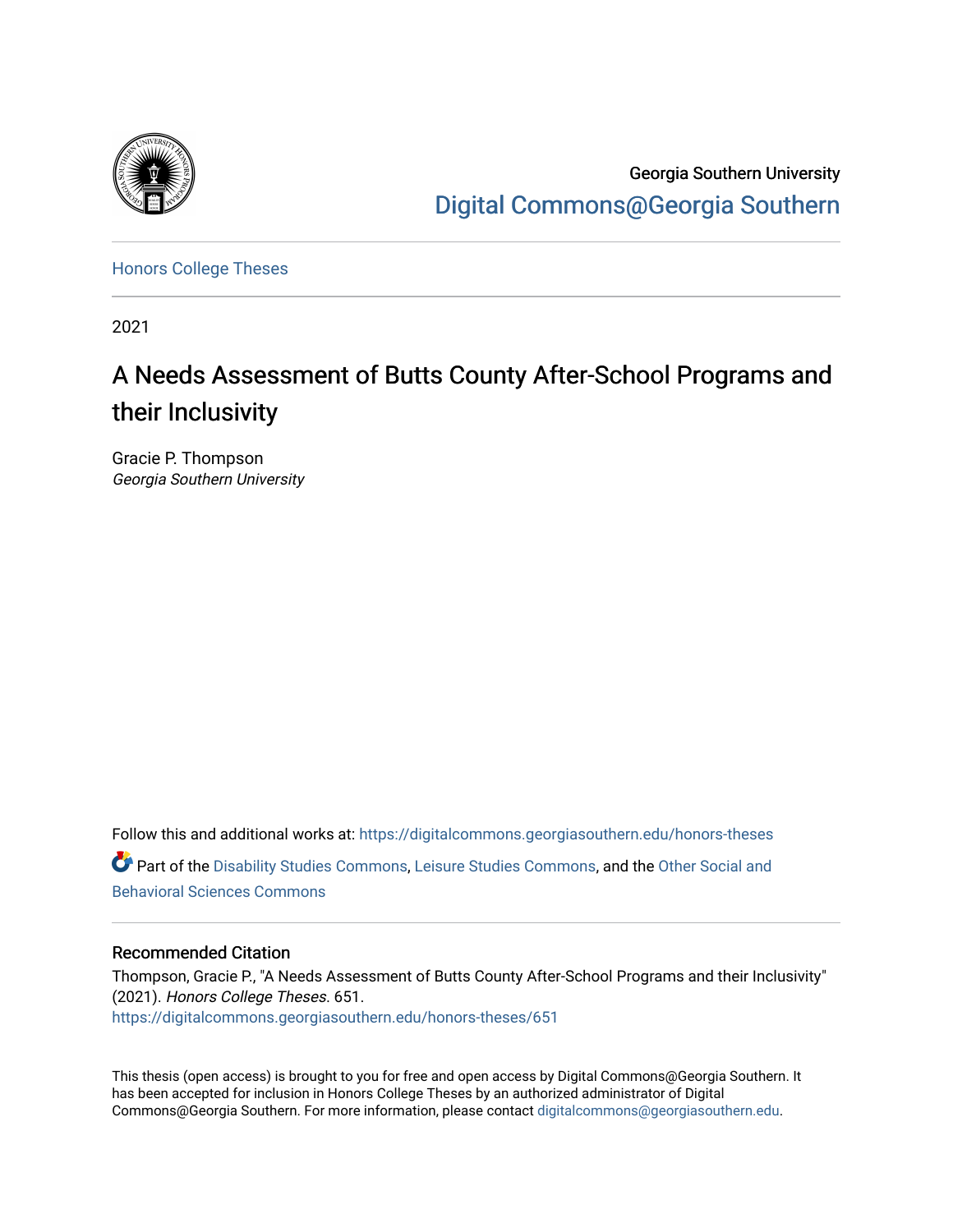## *A Needs Assessment of Butts County after-school Programs and their Inclusivity*

An Honors Thesis submitted in partial fulfillment of the requirements for Honors in the School of Human Ecology

> By *Gracie Thompson*  Under the mentorship of *Thomas Sweeney*

After-school programs have proven themselves to be a fantastic way for students to gain extra learning and social skills, while not in the usual school setting. Another benefit is to increase physical activity, to lessen the chance of childhood obesity. In Butts county, more specifically Daughtry Elementary School, there is currently an after-school program, but it does not have much of a structure- recreationally or at all. This poses a hidden problem for the students in the school system who may have no one to motivate them to get active, or no one to make them do any kind of outside socializing. By assessing the current needs of the students at Daughtry Elementary school, recommendations were made to open the possibility of integrating an inclusive, recreationally based after-school program- should they choose to do so. In order to do this, Zoom interviews were conducted to fully understand the student's, teacher's, and parent's needs at the school. The interviews addressed any roadblocks for not already having an inclusive program and the benefits for the students specifically at DES that an inclusive, programmed after-school program would bring. Currently, most after-school programs do not allow students who have special needs or behavior issues to attend. The research conducted here found that the current roadblocks are staffing, funding, and training. By having an after-school program in place, we are adhering to a student's emotional, physical, and behavioral needs.

Thesis Mentor:

Dr. Thomas Sweeney

Honors Director:

Dr. Steven Engel

April 2021 School of Human Ecology University Honors Program **Georgia Southern University**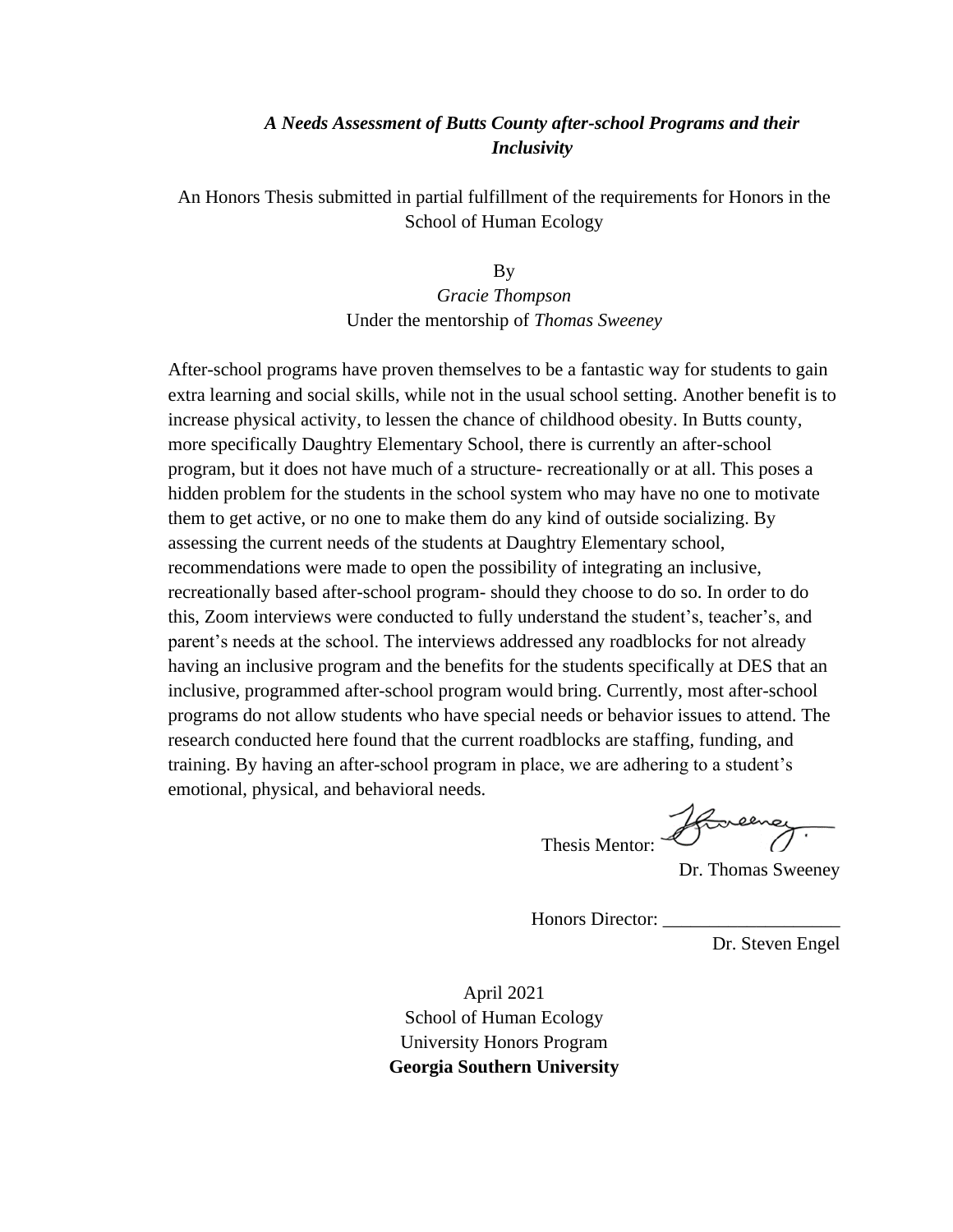#### **Acknowledgements**

 First, I would like to thank Dr. Thomas Sweeney for taking on this project with me. His expertise and encouragement went above and beyond what his requirements were as a mentor. It was uncharted territory for both of us, but I am thankful for the guidance and irreplaceable knowledge he provided me. I would also like to thank Dr. Trent Maurer for overseeing this entire process. His never-ending support and reassurance helped me in ways I could never say thank you enough for.

 I would like to also thank my parents for always pushing me and encouraging me to go the extra mile to make myself a better student and a better human. Their patience and unconditional love have motivated me to no end.

 I would also like to thank my boyfriend and roommate for constantly listening to me rant about all the roadblocks this project threw at me and for always being a listening ear. I am grateful for their patience and helpfulness towards me.

 Finally, I would like to thank Georgia Southern and the University Honors College. This school has shaped me into the person I am now, and the things I have learned here I will carry with me for the rest of my life. The University Honors College has allowed me to grow in so many ways academically and as a person. I have never been pushed and challenged as hard as this. For that, I am beyond grateful.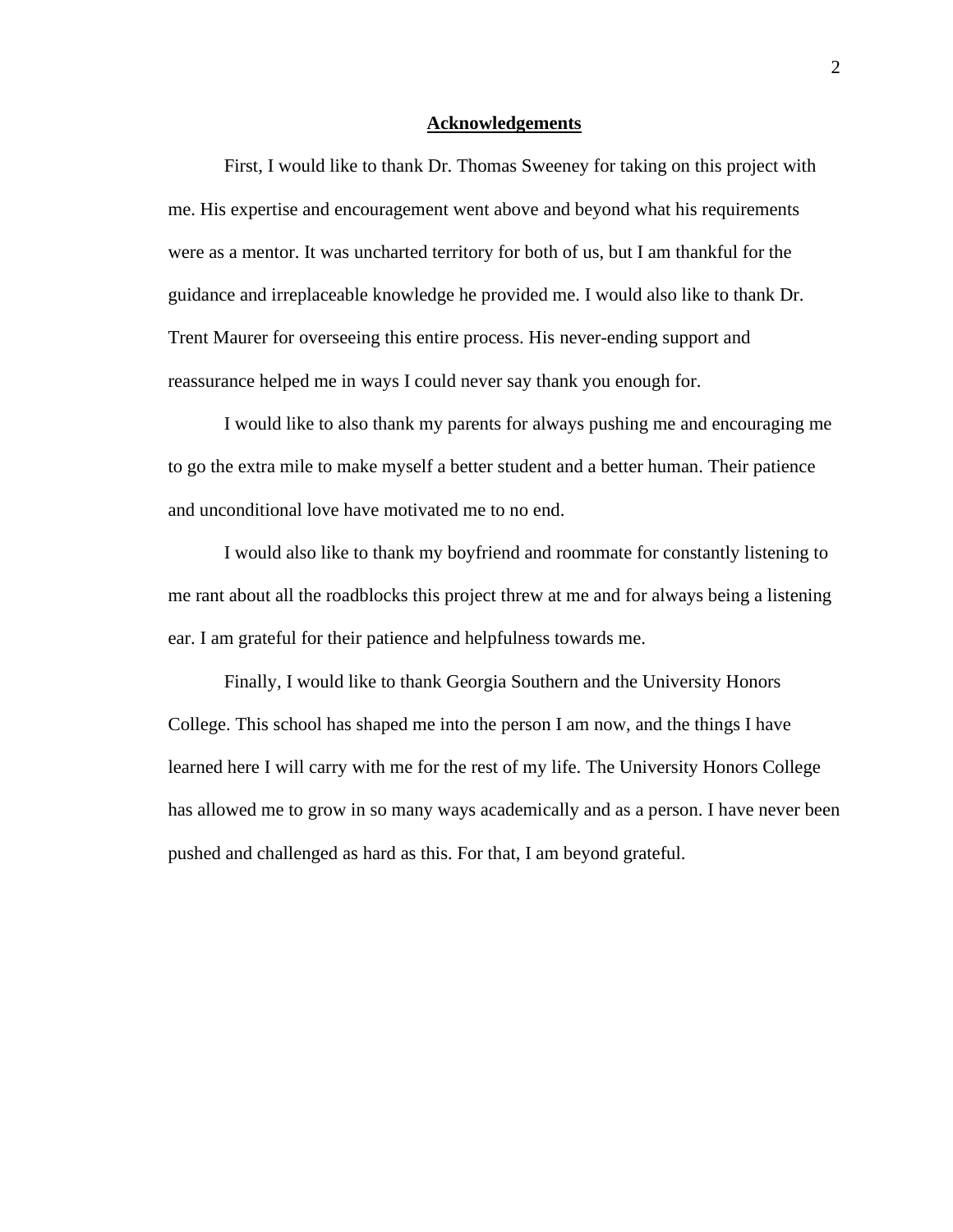#### **Introduction**

After-school programs have proven themselves to be an integral part of an elementary student's success. This is an opportunity for them to get more active, to get more homework done, and to socialize. Having the option to go and interact with peers or have extra play time is something that students need on a fundamental level. When the alternative is going home alone or never getting any physical activity, the consequences of not experiencing an after-school program can be detrimental (Kinder, 2019). This project will assess the benefits children and parents could enjoy from an inclusive, structured, well programmed after-school program at Daughtry Elementary School.

The importance of after-school programs is widely recognized in the recreation industry. They offer a vast range of benefits such as increased physical activity, social interaction with peers, and a lower probability of acquiring bad habits from prolonged time spent unsupervised (Beets, 2012). After-school programs also offer academic benefits, such as students being able to have uninterrupted time for homework, and an opportunity to receive extra help from the teachers present. The absence of programs like this can have many negative impacts on students and parents. For students, this means that they may be going home to no parents and have a higher chance of getting into a dangerous situation. For parents, they may either accept the fact that their children are home alone, or they will have to leave their job to pick up their child.

When there is structure present, the kids are able to go to after-school every day looking forward to knowing what they are going to do. They also are able to participate in structured play, which is detrimental to the well-being of children (Maslow, 1943). In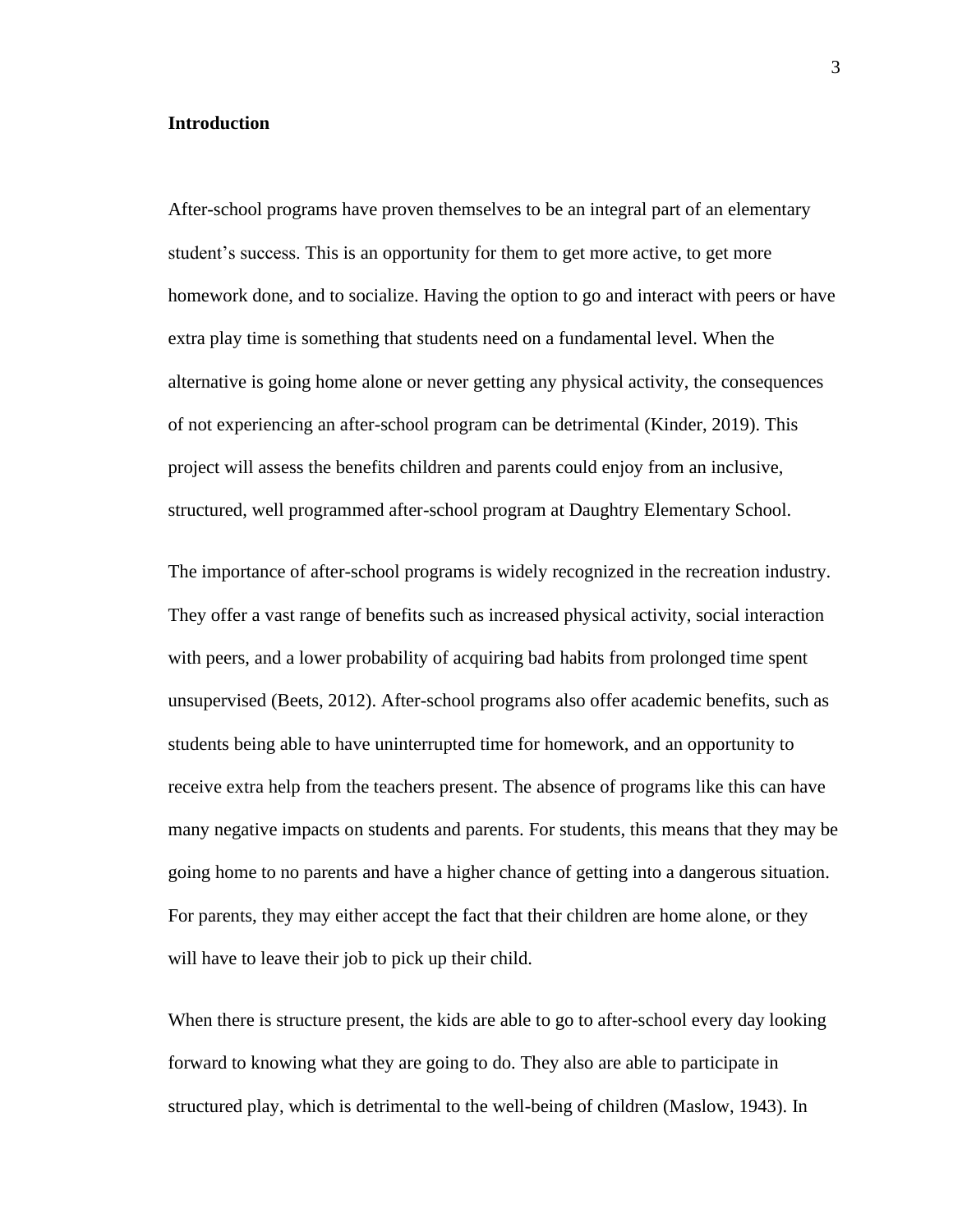Kinder's 2019 study, it is stated that ", the findings also indicate structured PA opportunities allow children to accumulate MVPA (Moderate to Vigorous Physical Activity). Through different forms, activities structured or organized to increase PA can assist children with meeting the national PA recommendations, including the ability to maximize the benefits received" (Kinder, 2019) Another important piece of after-school program is their inclusivity. This is regarding students with disabilities. In a lot of afterschool programs, students with special needs are not allowed to attend these programs. Right now, only one student with special needs participates in the after-school program at Daughtry Elementary School. However, the benefits that after-school could offer students with intellectual and developmental disabilities are tremendous. Increased social integration is quite possibly the biggest benefit of all. This project will offer a needs assessment for Daughtry Elementary School and suggestions as to how they could begin a more inclusive after-school program.

## **Literature Review**

 Because the importance of after-school programs is widely recognized across the field of recreation and education, there is a plethora of research that has already been done to support the argument of benefits from after-school. Through my own personal research, I have found a great deal of academic articles that discuss the benefits of afterschool programs. Ranging from physical activity levels in students that participate in after-school (Beets, 2012) to the benefits students with Down Syndrome receive from these programs (Young, 2016), these sources discuss all elements of my personal project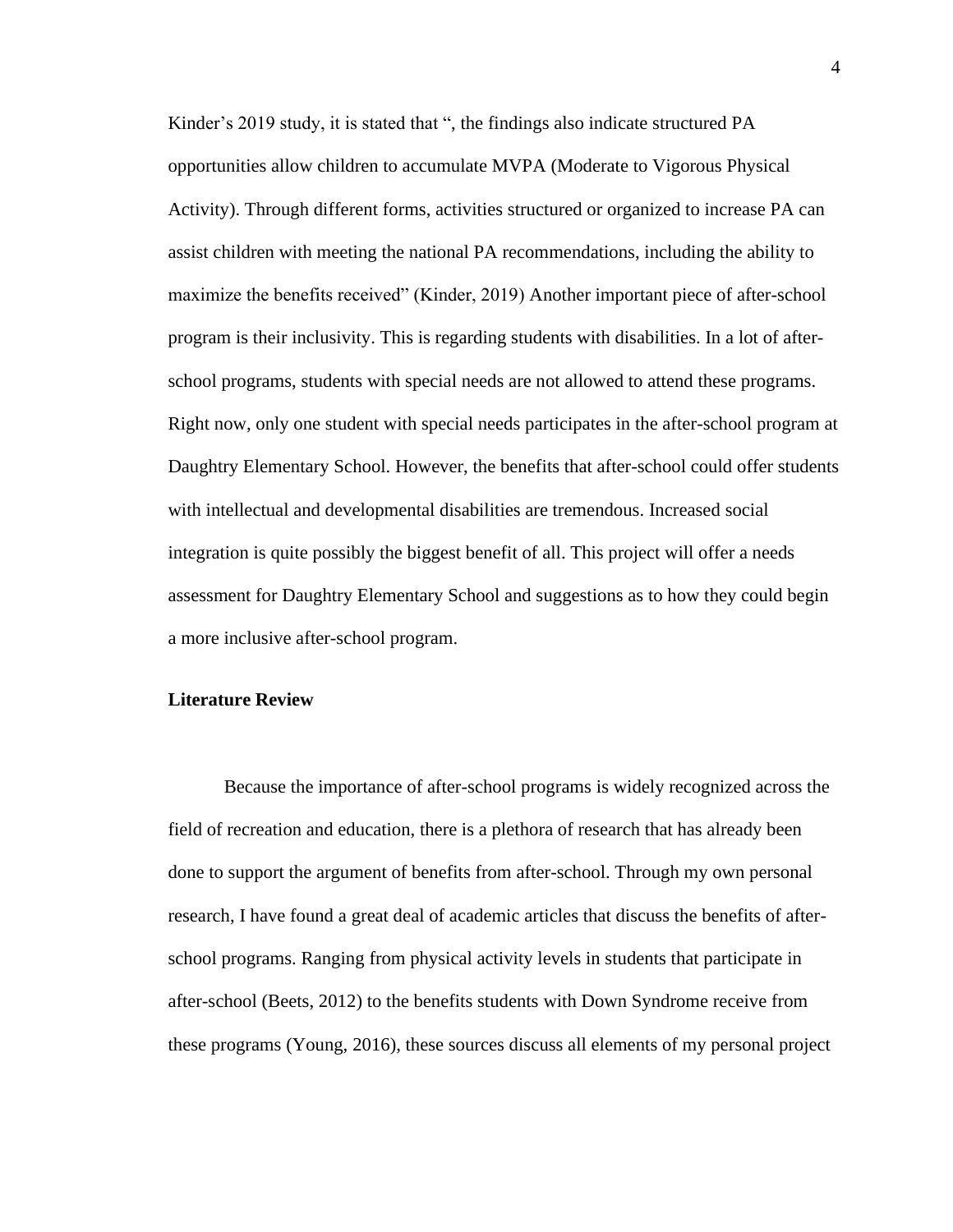and I believe them to be essential in my research. The biggest facet of my research is the tremendous benefits after-school programs can offer.

#### Physical Activity as a Benefit

The prior research I have found on the topic of after-school benefits is impressive. I have found the most resources concerning physical activity as a benefit. In M. Beets' article entitled "Physical Activity of children attending after-school programs", he and his coinvestigators carried out a very interesting experiment. They gave children pedometers to wear to observe how many steps they acquired while at an after-school program. They set a guideline for 4600 steps per child and found that the students on average only hit 2944 steps. He concluded that an efficient after-school program would need to offer 3.4 hours of physical activity a day to allow the students to hit that goal (Beets, 2012). By using this information, I can conclude that an after-school program is possibly the only time students really get a chance to be physically active. If they can go all day long and not hit at least 3000 steps on average, then they are in desperate need for more opportunities to be active. A good, efficient after-school program can offer that to them. Especially with the rising risk of childhood obesity in America, an outlet for physical exertion is vital to the success of students.

## Benefits to At-Risk students

Another major benefit of after-school programs is decreasing alone time at home for students who have working parents or are at-risk. When given the option to either go home to an empty house or socialize with peers, most children will choose the latter. Not only is this a better option socially, but this allows them to stay supervised and decreases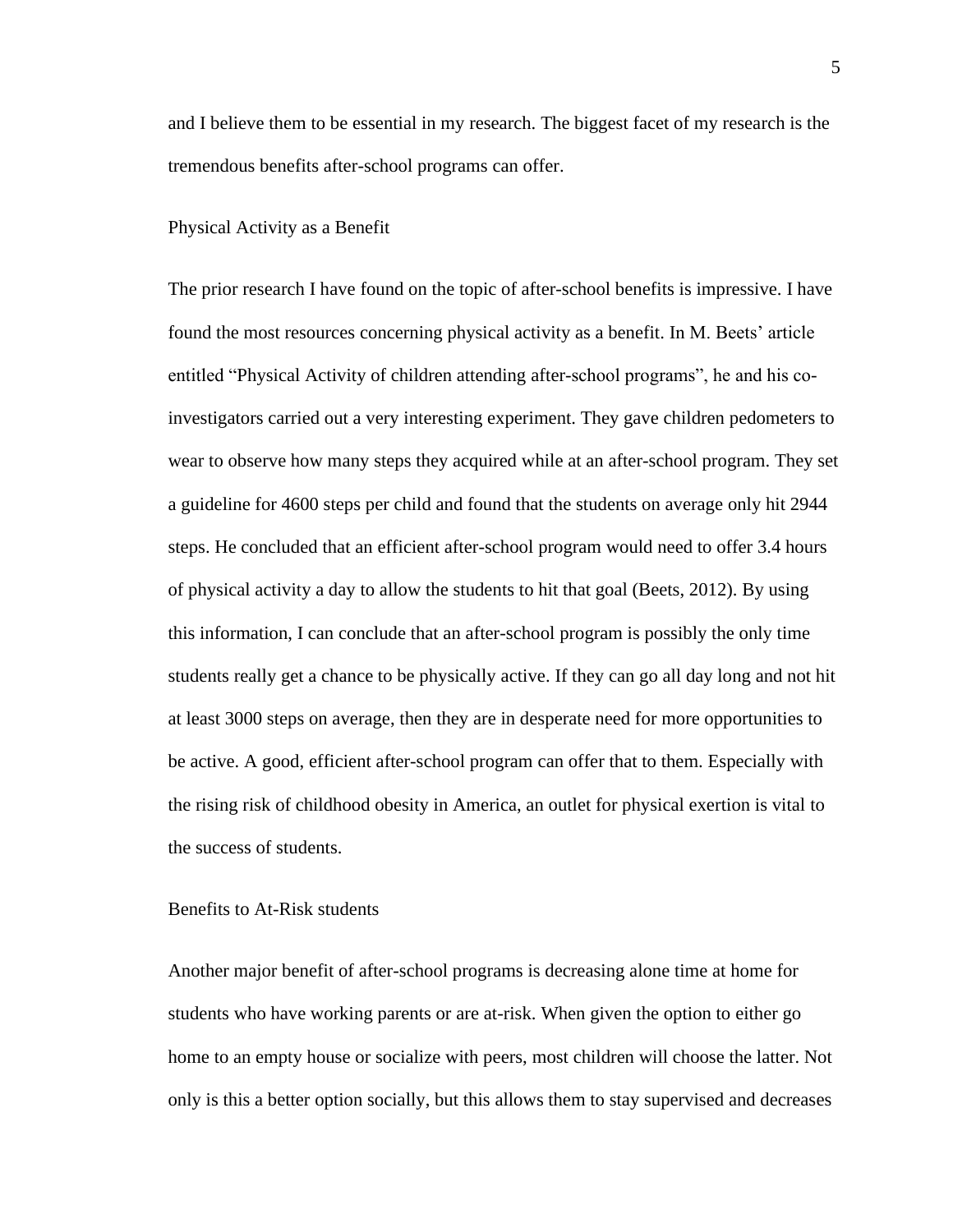their chances of getting into trouble when alone. Kinder defines at risk characteristics to include "low socioeconomic status, increased sedentary behaviors, low parental involvement, substance abuse, and other environmental contexts" (Kinder, 2019). These are the students who will go home to an empty house, or a house with little to no food available. They may observe things at a young age that many of us may never have to witness. If the only chance they have to feel included, or "normal", is at after-school, then that is the most important thing that those in the field can offer to them. Even things like snacks- that may seem miniscule to most, make a huge difference in their world.

#### Socialization as a Benefit

This socialization benefit is also huge for students with special needs. One of the most widely studied theories in the field of recreation is Abraham Maslow's Hierarchy of Needs. Maslow was an American psychologist who created the hierarchy to demonstrate what he believed all humans need to survive. At the bottom of this pyramid is the most basic of things, and as you go up the pyramid, things begin to get more complex- see Figure 1.1 for reference. At the third level, Maslow places socialization and making friends. The recreation industry uses this model to understand the importance of socialization and making connections amongst each othe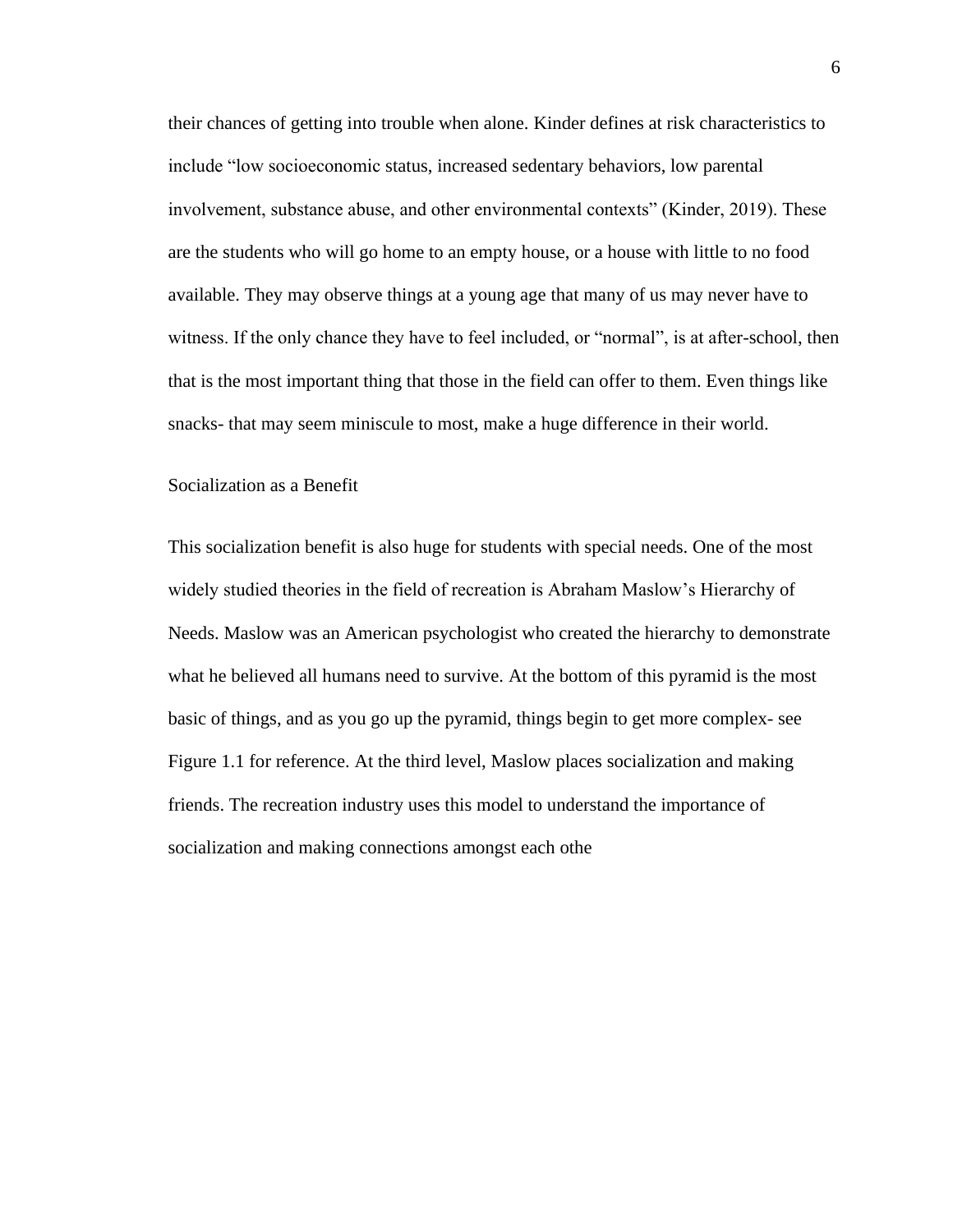

Figure 1.1. Maslow's Hierarchy of Needs. ResearchGate

As previously stated, in a lot of schools where after-school is offered, students with disabilities are not permitted. While in some cases, the reasoning for this is things like transportation issues, there are instances when these children cannot attend because the programs were not designed for them and do not offer the things they need to succeed. In I. Obrusnikova's 2012 article, they concluded that normal school gyms were not made to adapt to the needs of students on the spectrum. Therefore, an adaptive program in physical activity would be necessary for these children to have an opportunity to get an adequate amount of physical activity in their day. How is it fair that these children go without their own play time and outlet for energy?

An Outline of Students with Disabilities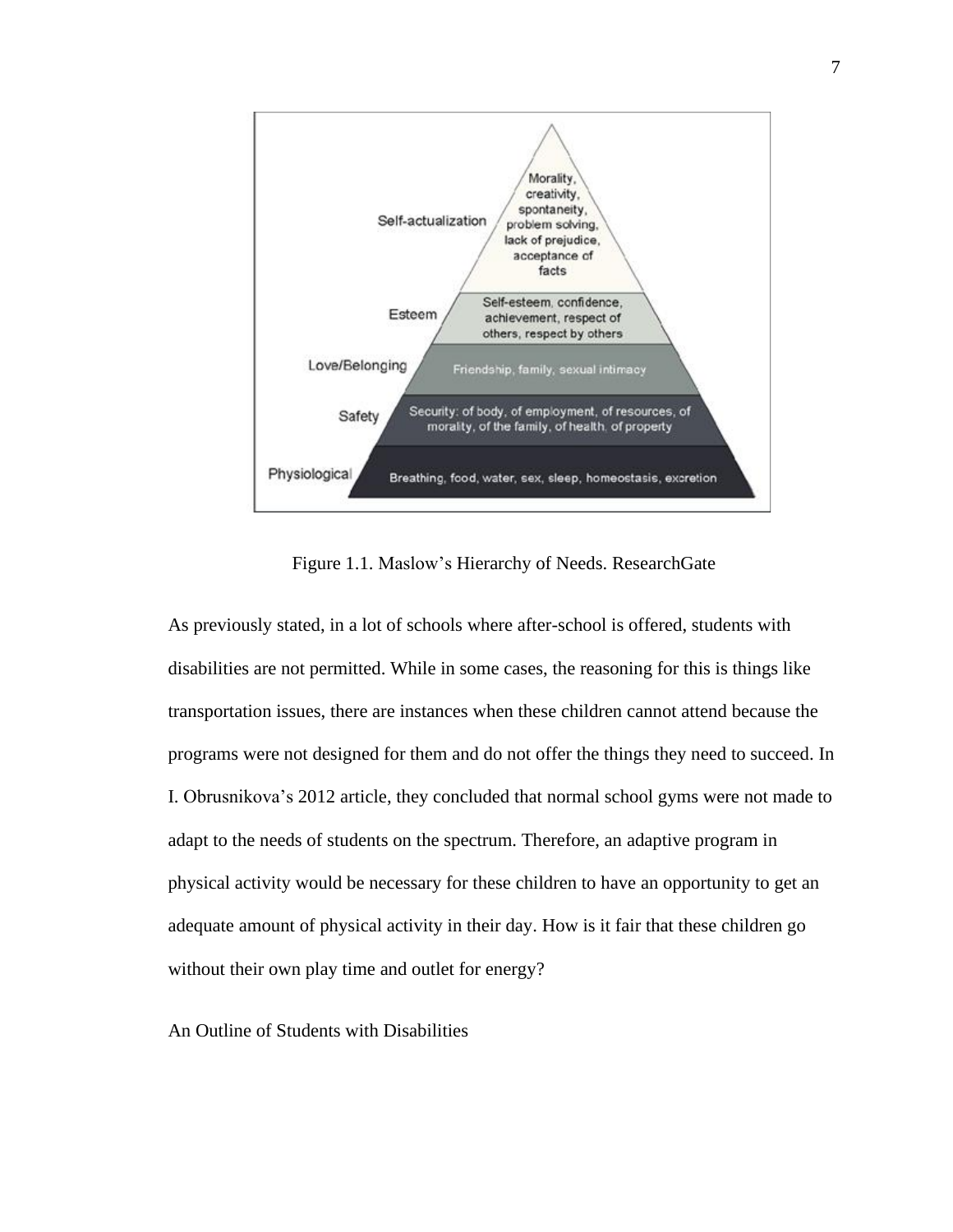Students with disabilities make up a large portion of the student population and make up an even larger percentage of students from low-income households. The mistreatment of these students dates back to the founding of public schools, but inclusion and other justices for them have not been sought out until as recently as the 1970s. According to M. Koseki, in 1965 there was a statute placed into effect in North Carolina in which parents who demanded that their child, with disabilities, be put into public schools would be presented with a misdemeanor charge (Kosecki, 2017). The *Brown vs Board of Education*  Supreme Court case was influential in creating space in public schools for students with disabilities. In 1972, the District of Columbia was sued on the basis of unfair treatment of a student with disabilities in their school. As a result, the courts stated that all students, regardless of levels of ability, were entitled to a fair public-school education and that financial issues were not a fair excuse for their mistreatment and exclusion (Kosecki, 2017). This eventually led to IDEA- The Individuals with Disabilities Education Act. This was monumental in guaranteeing the fair treatment of students with disabilities in a public-school setting, but the inclusion of these students outside of school and in extracurricular settings still needs work. This is especially true for after-school programs. The fact that most of these programs are not designed with special needs students in mind is evidence enough that we have not yet fully included these students in all aspects of a school.

Throughout all the research I have done thus far, I have found that many of my sources have all come to a similar conclusion: after-school programs are an essential piece of a student's educational and social needs. The benefits that they offer to students is so great, that the lack of such a program would mean that for some of those students those needs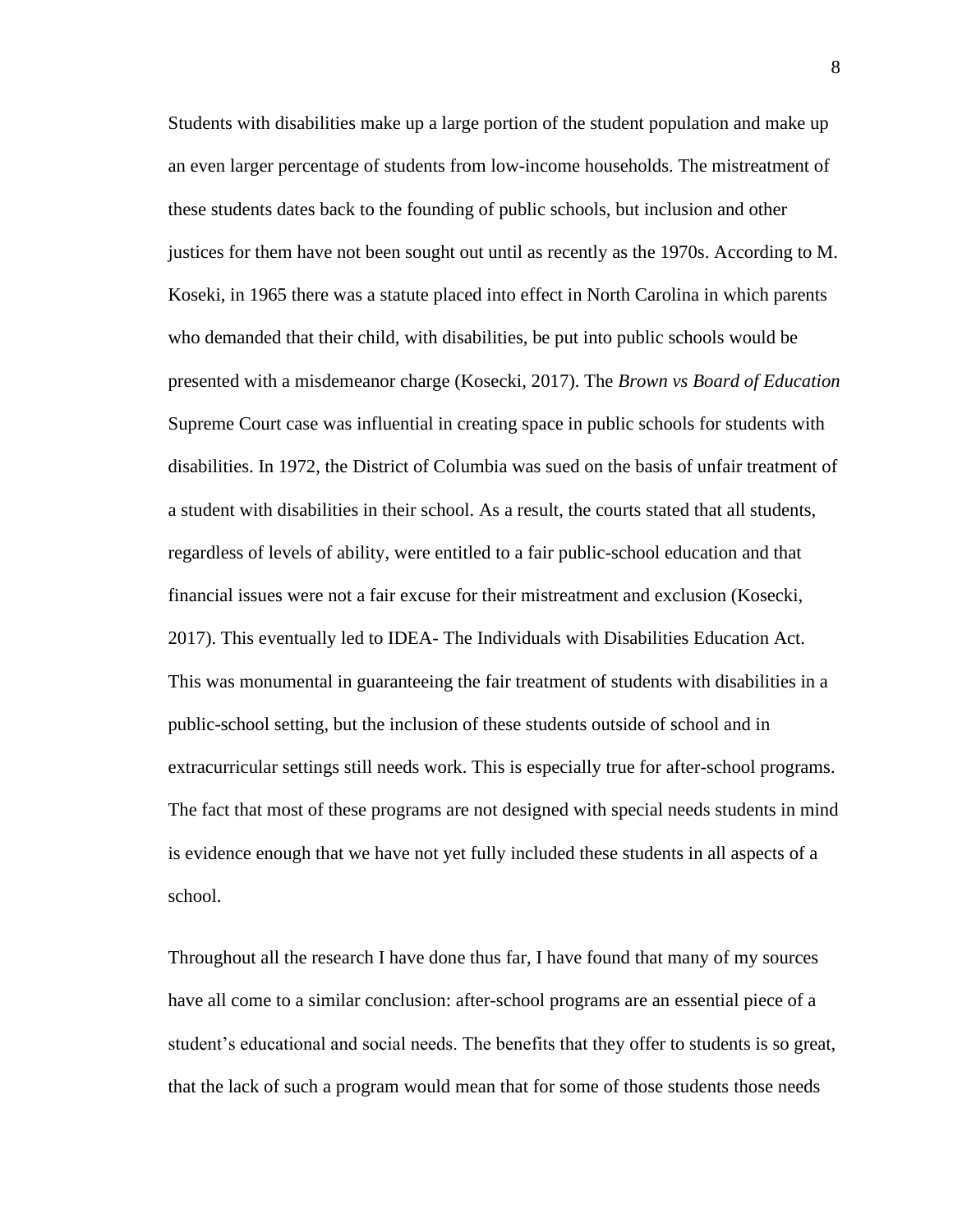would never be met. I have found so far that there is far less research and sources available that focus on after-school programs that integrate students with special needs. Even with the sources that do, I have found that most of them focus on one specific disability (e.g., autism, Down Syndrome) instead of an umbrella. While I believe that my project will answer some very important questions, I also believe that it will raise new questions in the field. What kind of programs could be designed specifically for students with disabilities? How can we design after-school programs to maximize their physical fitness opportunities? How can we recruit staff members to want to work in after-school? What long term effects do after-school programs have on children that follow them into adolescence? Do students with disabilities feel that being integrated with other students is a positive thing?

Overall, the sources I have found have an outstanding amount of information available and relevant to my project. They are rich in data, and the experiments that were carried out in these various projects are exactly the type of thing I need to support my hypotheses and my claims that after-school programs offer great benefits. While some of the articles I have found have differed in their opinions – that after-school programs do not offer enough opportunity for physical fitness- most come to the same conclusion. I think that there is even more research out there to further prove that after-school programs are highly beneficial not just to one type of student, but to all types of students- and that all children deserve the opportunity for physical fitness, social integration, and extended time for academic improvements. I hope that my needs assessment will offer suggestions that will improve the lives of the students at Daughtry Elementary School.

#### **Research Questions/Hypotheses**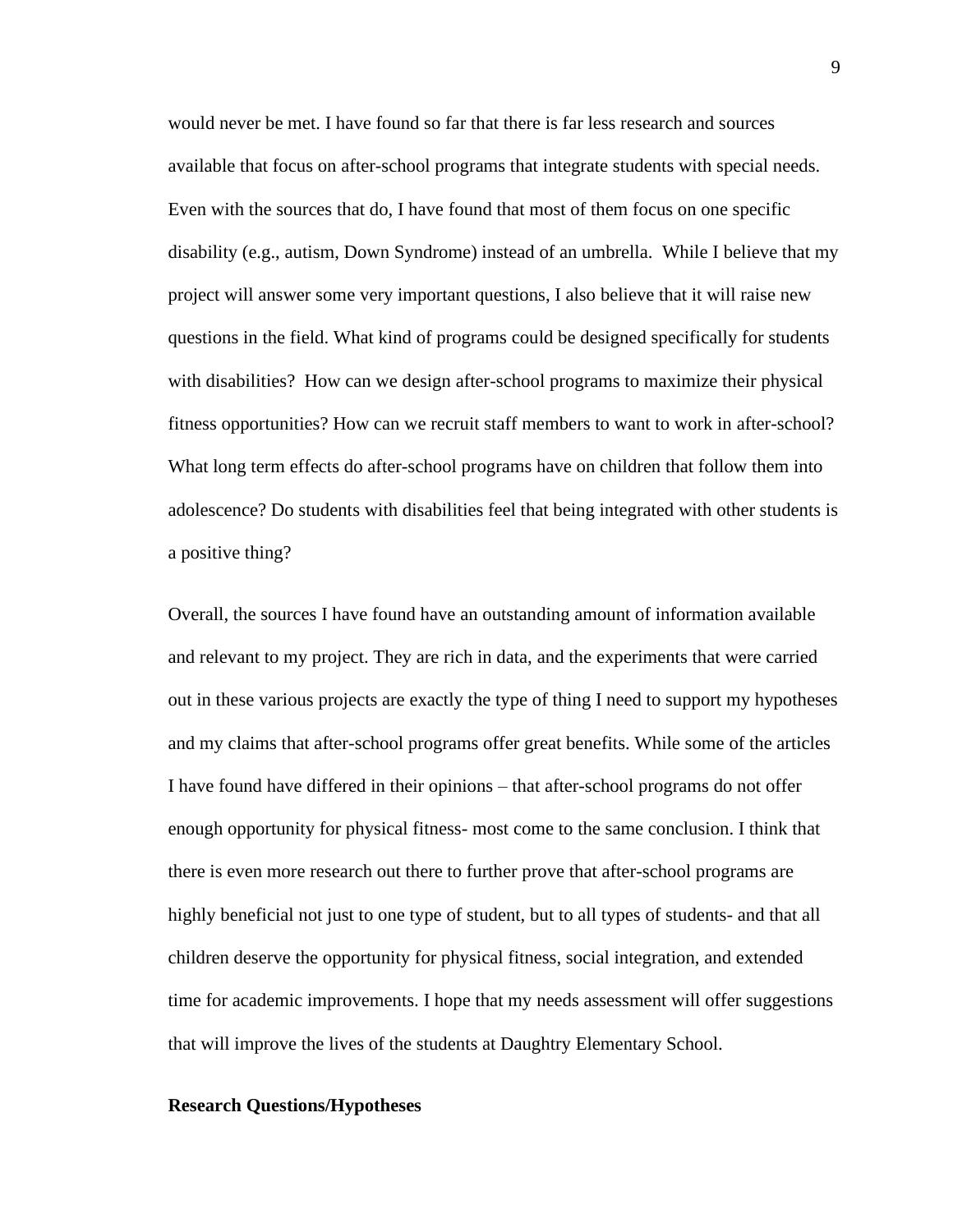I conducted a needs assessment; however, I interviewed staff to determine why there is not already a more inclusive, recreationally based after-school program in place and how they thought it would benefit the students. What are the current procedures of the afterschool program currently? How inclusive is it? How inclusive is the entire school? What changes could be made to improve the program and increase inclusivity? What are the current challenges to the after-school program? I believed that the biggest reason I would find as to why they do not already have one in place was staff participation. I believed that I would find that there was not a lot of faculty and staff at the school able to stay a little later to supervise an after-school program that is more hands on and involved. However, I also believed that the participants I interviewed would see and understand the benefits one of these programs could be.

## **Method**

#### **Sample and Participant Selection**

To begin my recruitment process, I first reached out to the head of Human Resources for Butts County Schools. I was asked to submit a short application for research within the county, and proof of my IRB approval. After I received permission from her, I reached out to the principal of Daughtry Elementary School. I sent him the drafted email that I had ready, asking his permission to work with his staff. Once he gave me permission, I asked for him to send me a list of potential participants and their emails. Once I did that, I began reaching out individually to staff members that were recommended to me. I did this via email as well. Because my project discusses the benefit to any type of student, the staff that I interviewed did not have to be of a certain grade level. With that being said, I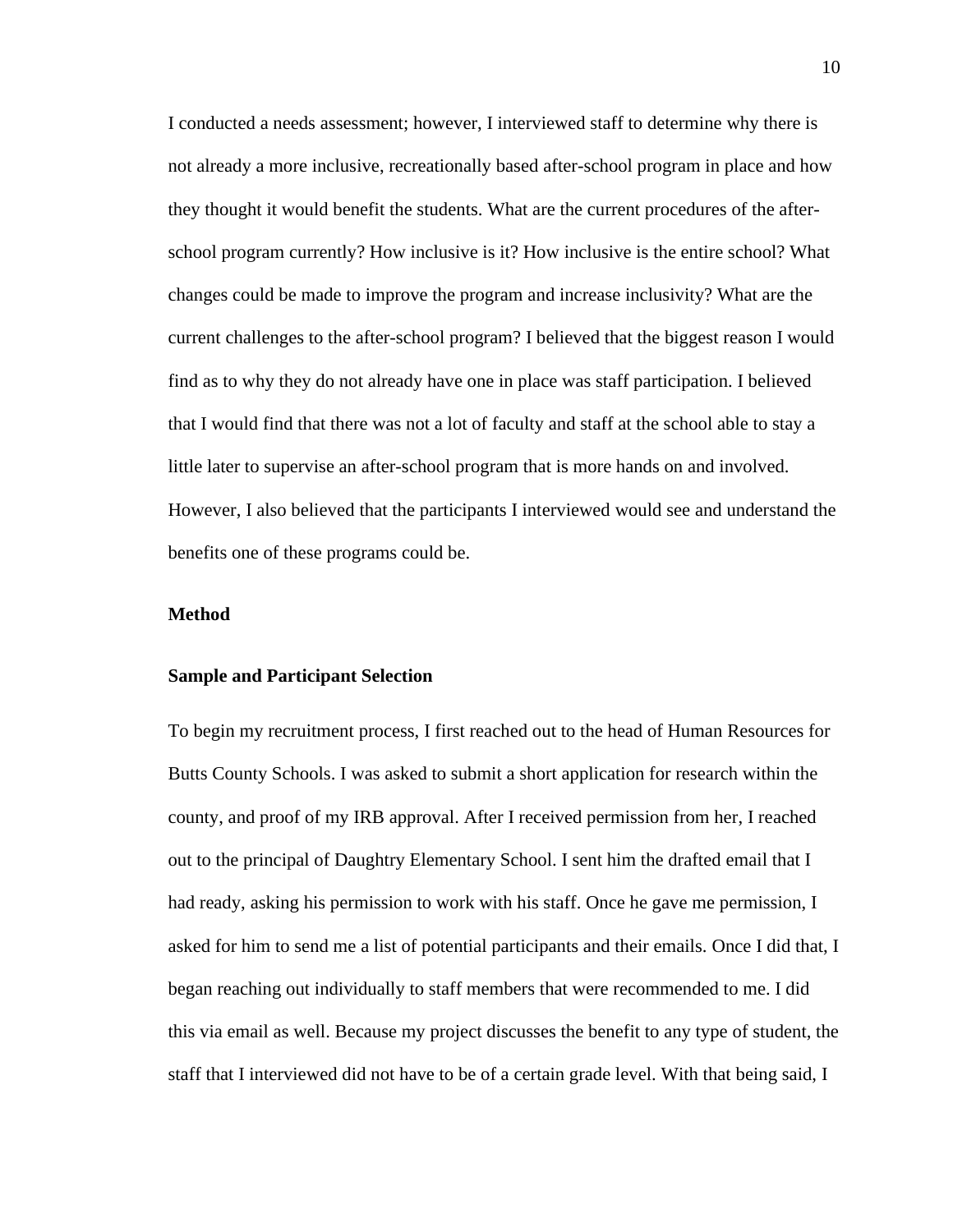still wanted the participants to either be familiar with the after-school program or the special needs population at Daughtry Elementary School. I ended up interviewing the principal, one special education teacher, a first-grade teacher, a second-grade teacher, and a paraprofessional.

### **Assessments and Measures**

To measure my research and test my hypothesis, I asked a series of interview questions to each participant. Each question had to do with the benefits of after-school programs and why Daughtry Elementary does not have a more in depth after-school program. I also asked them about the level of inclusion in their current program, and I asked them how they thought a more structured, inclusive program could be implemented. These questions also referenced their personal experience with after-school programs, how they think programming after-school will benefit students, and how beneficial they think an inclusive after-school program is. I conducted all of the interviews through private, recorded Zoom calls. Interview questions are located in the appendix. In order to assess all of their answers, I coded them and sought to pull out themes throughout. When I was conducting my research, I was starting to piece together what I thought some potential themes would be between all of the interviews. This made it much easier for me when I was coding, because I already knew what to look for. Once I realized that I had already recognized some common themes, I decided it was best to use deductive coding methods to pull out data that supported the themes I had observed. This was easy to do in terms of my data, because I only did five interviews, so it was easy for me to process through my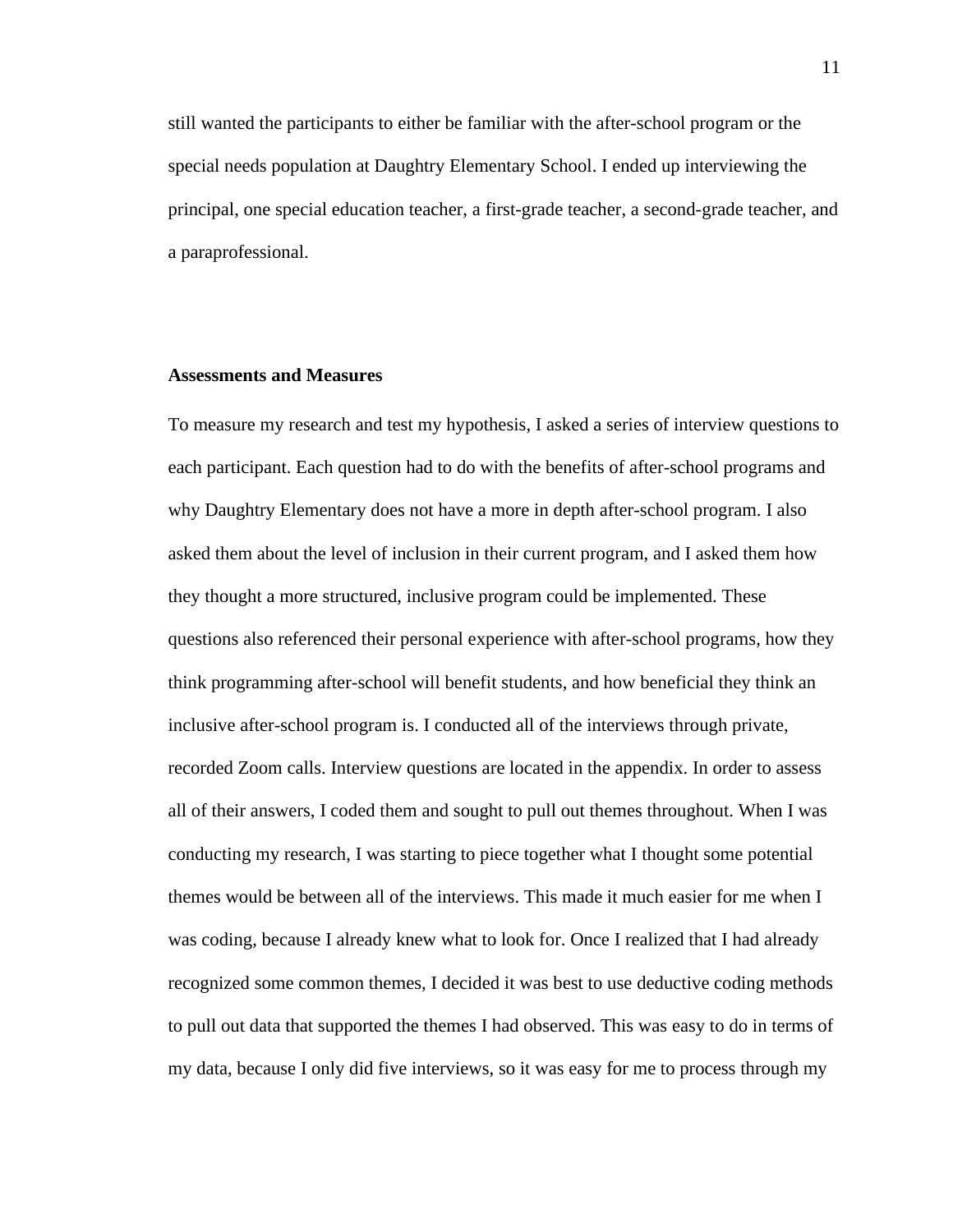data for qualitative purposes. By using computer-aided analysis, I was able to use the transcripts of my interviews to allow NVivo to pull out themes and commonalities in my results. I believe that if I had more data to work through, this method would have been a lot harder because I would not have been able to pull out common themes on my own.

## **Procedure**

Once all of the participants had been contacted and we set up a time for a meeting, I created individual, private Zoom meetings with each of them. I also sent each of them the consent form I had created to ensure that they knew about my research, and that they could opt out at any time. Once our meeting began, I had to verify that they read the consent form I created. Once in the Zoom call, I asked them each interview question I had written, including any follow up questions, if necessary. Everything was recorded and saved onto a password protected hard drive to ensure the privacy of each of my participants. With the finished interviews, I analyzed the data that I had gathered to find any similarities between each interview and to also pull out all of the themes I could find from all of the answers that the participants had given- using the methods stated above.

## **Results**

When gathering my data and conducting my interviews, I was able to pull out some common themes between a few or all of the participants. Further discussion of each theme will make it easier to understand the needs assessment I provide.

## **Staffing**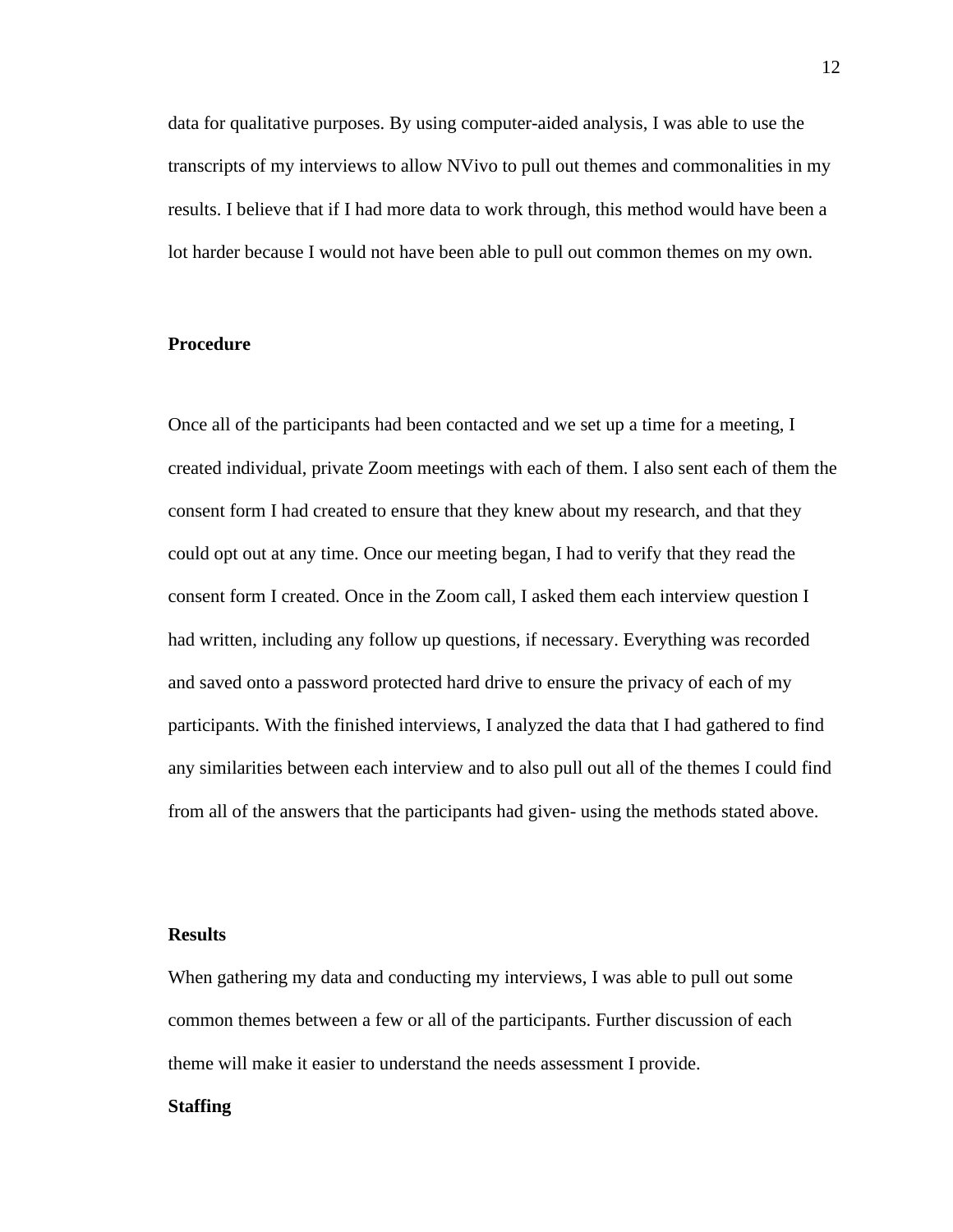The first theme that stuck out during my data analysis was the issue of staffing. A lot of the participants stressed that they believed "some" teachers would be willing to participate in a more recreationally structured after-school program. When asked if they believed staff would volunteer more of their time at a more structured after-school program, they were hesitant to say yes.

> This is tricky. I think some people would, just to experience it, but I think again that there's a lot of people who don't participate in after-school- for the only reason that it's two and a half hours out of their day that they never really get to see on their check. And I know it goes back to funding, but that's really the- if we could pay people more to work the after-school program, you would see more people volunteer to do it. (Interviewee C)

> That's a tough one. I think it really depends on the person and what they have going on in their own family life. Because that's a- after-school's a really big commitment and I know, you know, when the teachers are teaching and getting to school at 7:20 to stay until 6 somedays that's a lot, especially for teachers that have young children, or they have families that they need to get to back at home. (Interviewee D)

It became clear to me that if someone were to try to implement a better after-school

program here, it would be a massive task to staff it.

#### **Funding**

The next major theme was common in every single interview I conducted. The topic of funding was so popular, that I began to predict with each interview that the participant would talk about it at least once during our discussion. Sure enough, I had a conversation with each one about funding and the lack thereof. As Interviewee C stated in the last section, part of the reason it is hard to find people to staff after-school is because they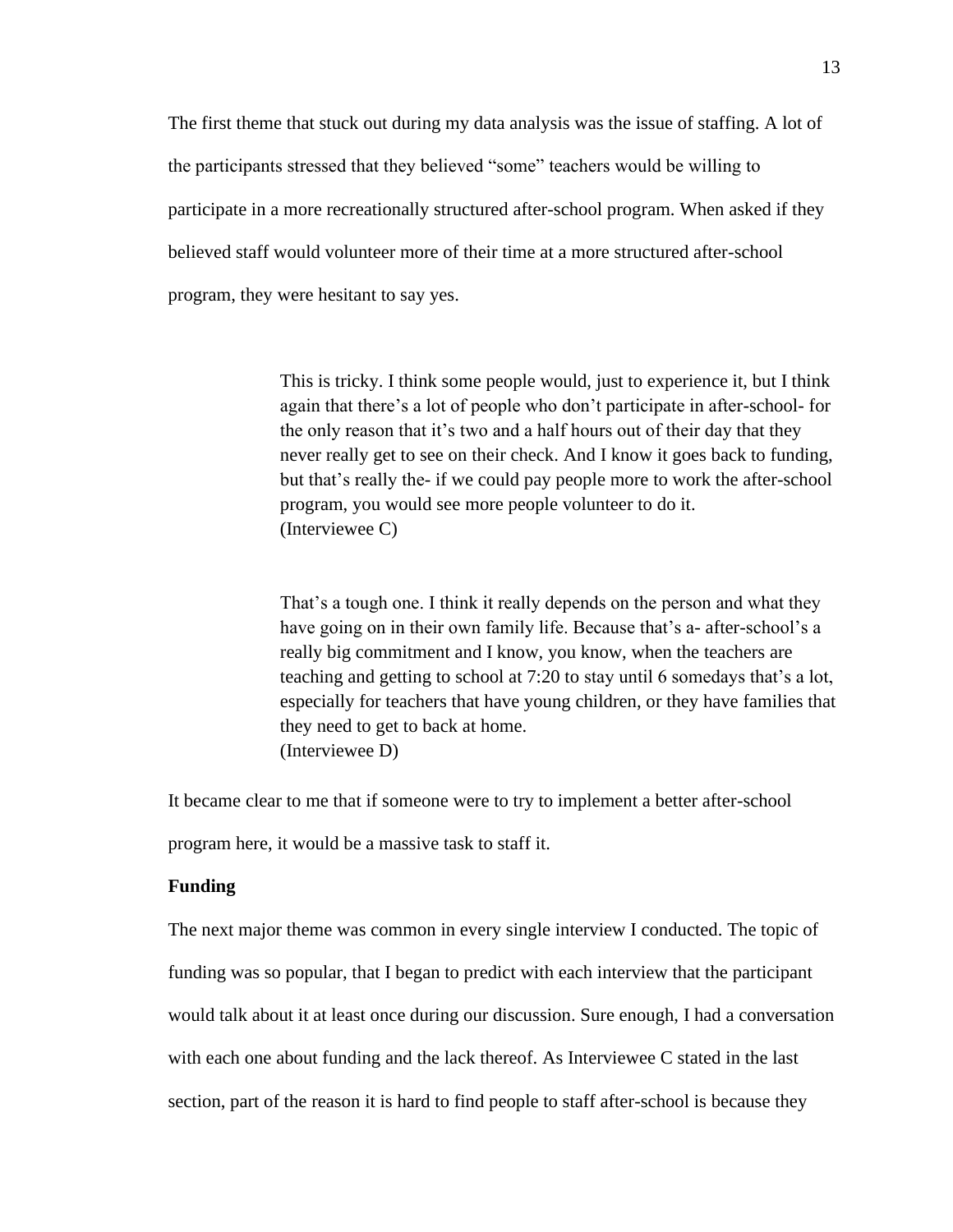never see that go on their paycheck. The issue is that we cannot expect teachers to be paid extra money if the school itself does not even have that money.

> I think it boils down to the finances, in reference to being able to pay staff. Our after-school program is very, very reasonable. I think our parents pay \$7 a day for after-school which is very, very reasonable. So due to the funds there are a lot of limitations that we have in reference to staff members that we can bring on. (Interviewee E)

I began to ponder whether or not the issue of funding was an isolated issue to the afterschool program, or across the entirety of the public school system. If the priorities were shifted, what would it take for money to be redirected to further staffing the after-school program? If there was suddenly an unexpected amount of funds that came in, where would it go? The harsh reality is that not many counties would make after-school a top priority and that money would go elsewhere within the school system.

#### **Training**

When I was preparing my research and gathering questions, the issue of inclusion was very important to me, but the topic of training never came to mind. I never even considered this as a possible issue. If the staff that are working in after-school do not have the proper legal training to handle highly stressful episodes for these children, how can we expect them to be included in any after-school program?

> I think the issue is from a feeling of nervousness almost. As it pertains to children's safety when, you know, running- there's only so much you can do to restrain children or stop them from you know certain situations. Like, if you were trained. So, it requires trained volunteers. And I think that's where a lot of the- and I don't think it's an unwillingness, I think it's more of a hesitant feeling. Am I going to be able to serve these children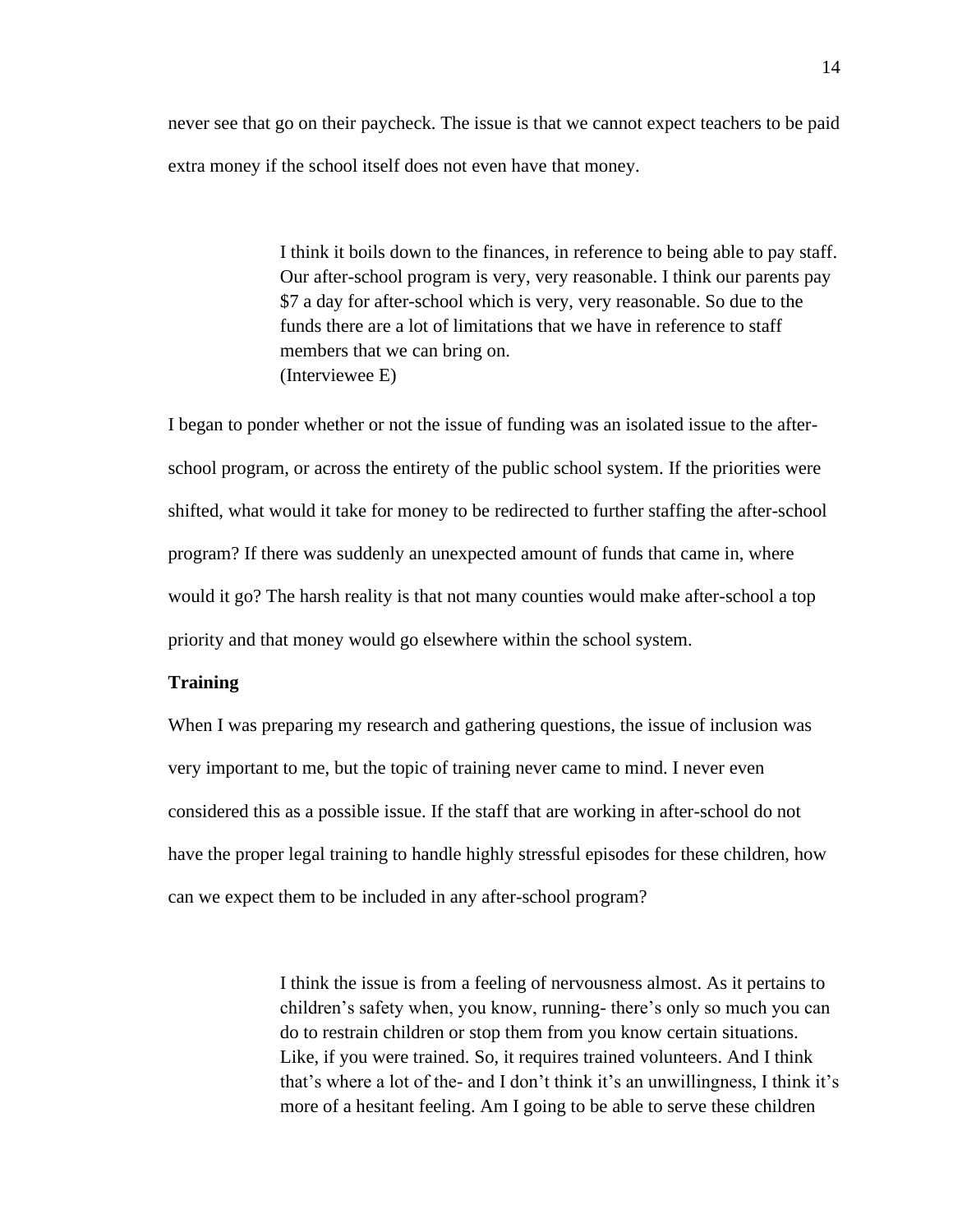appropriately? Am I going to be able to make sure that they stay safe? Am I going to be able to make sure that they are enjoying themselves? Am I trained and well prepared for that? (Interviewee A)

This was a topic that I was not expecting, but once the participants brought it up, it made sense to me. If the staff are not comfortable in their own abilities to properly serve those children, then how can we expect them to serve those children at all? Why are we not equipping them with what they need to serve those students effectively and efficiently? By not training those staff members, it makes it a very easy excuse to not serve children with disabilities in the after-school program. It is not fair to students who have special needs to have to sit by and not be included in something as simple as after-school. The extra effort to acquire training for the staff of after-school is something that should be used as an opportunity to serve children that the program has almost never served before.

#### **Discussion**

My results were found by qualitative methods and interviews. Each participant was asked the same series of questions and their answers were recorded. Each participant was either somewhat directly involved with the after-school program at Daughtry Elementary School or involved with the special needs population there. As I was talking to them, I wanted to find out why they believed there was not already a more structured, recreationally based after-school program in place. I also wanted to know why there was not a more inclusive environment in the after-school program. The question I was most interested in the responses for was "How do you think your school could efficiently integrate an inclusive after-school program?".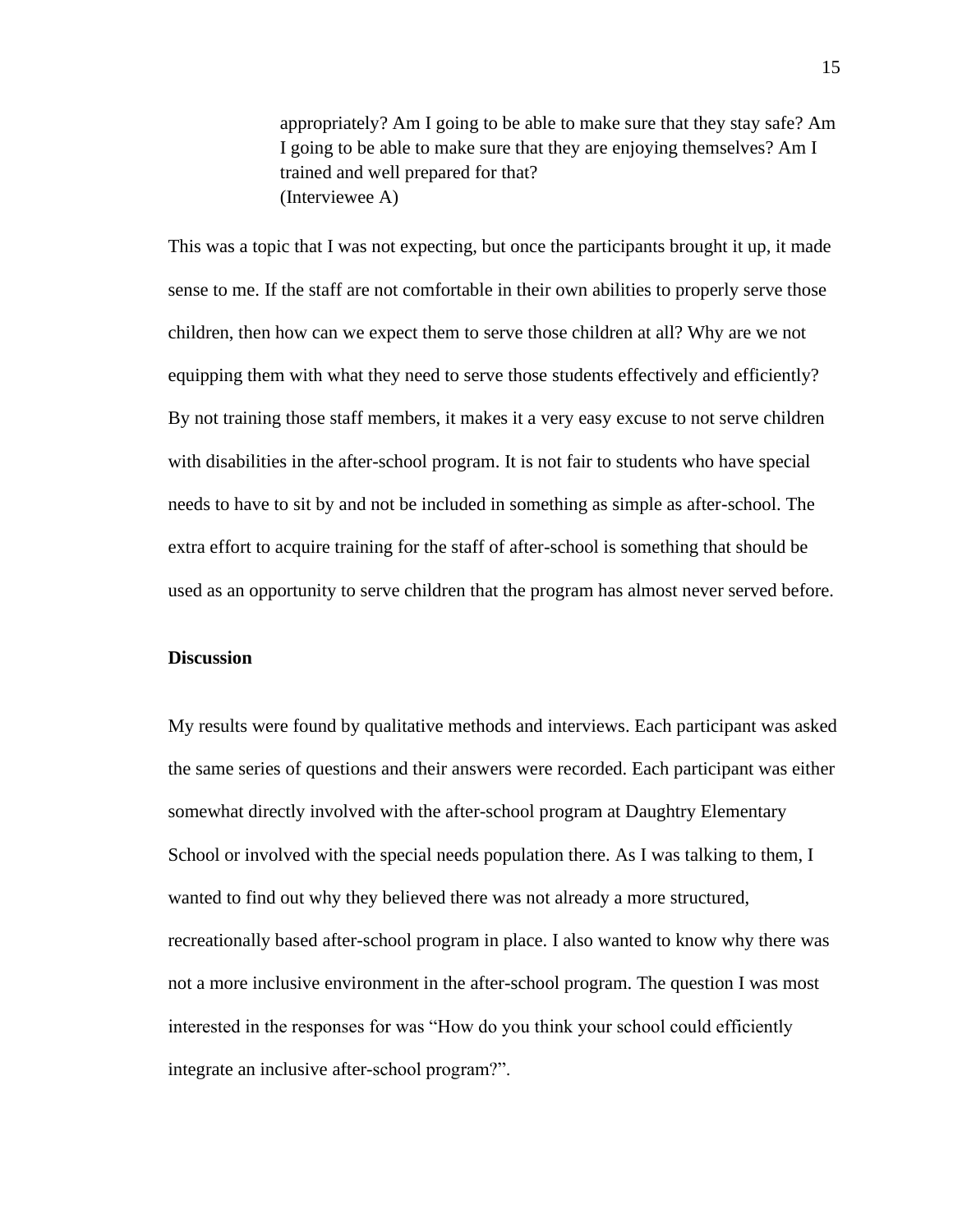While analyzing my data, I wanted to find themes and commonalities between the answers of the participants. In order to reach data saturation, or where participants began repeating each other, I had to conduct five interviews in total. To my own surprise, most participants said some of the same kinds of things. There were some exceptions, but more often than not, their answers sounded very similar. Even though in some cases, this would not be very helpful to research (having all the same answers can hinder variation) it was actually very validating to my initial hypothesis and my initial predictions. When going through each interview separately, I noticed that the themes of those interviews were all noticeably similar. The themes I was able to pull out of the interviews were as follows: Staffing, funding, lack of participation, training and positive views on afterschool programs as a whole. Overwhelming, all of the participants were supportive of after-school programs and voiced the importance of them. This was very reassuring to me, because all of the research I have done showed so many positive benefits to afterschool programs socially, physically, and academically.

#### Needs Assessment

These results were able to show me the things that I believe need to be implemented at Daughtry Elementary School in order for them to implement a more structured, recreational, inclusive after-school program. The first issue was staffing-so in order to encourage more teachers to participate in after-school, the administration could offer various incentives such as Jeans days or rewards for their classrooms. Another way to encourage the staff to participate is to offer a better education on the importance of afterschool and how their students would benefit from it. If recruiting staff directly from the school is not proving to be effective, then the school system could potentially create a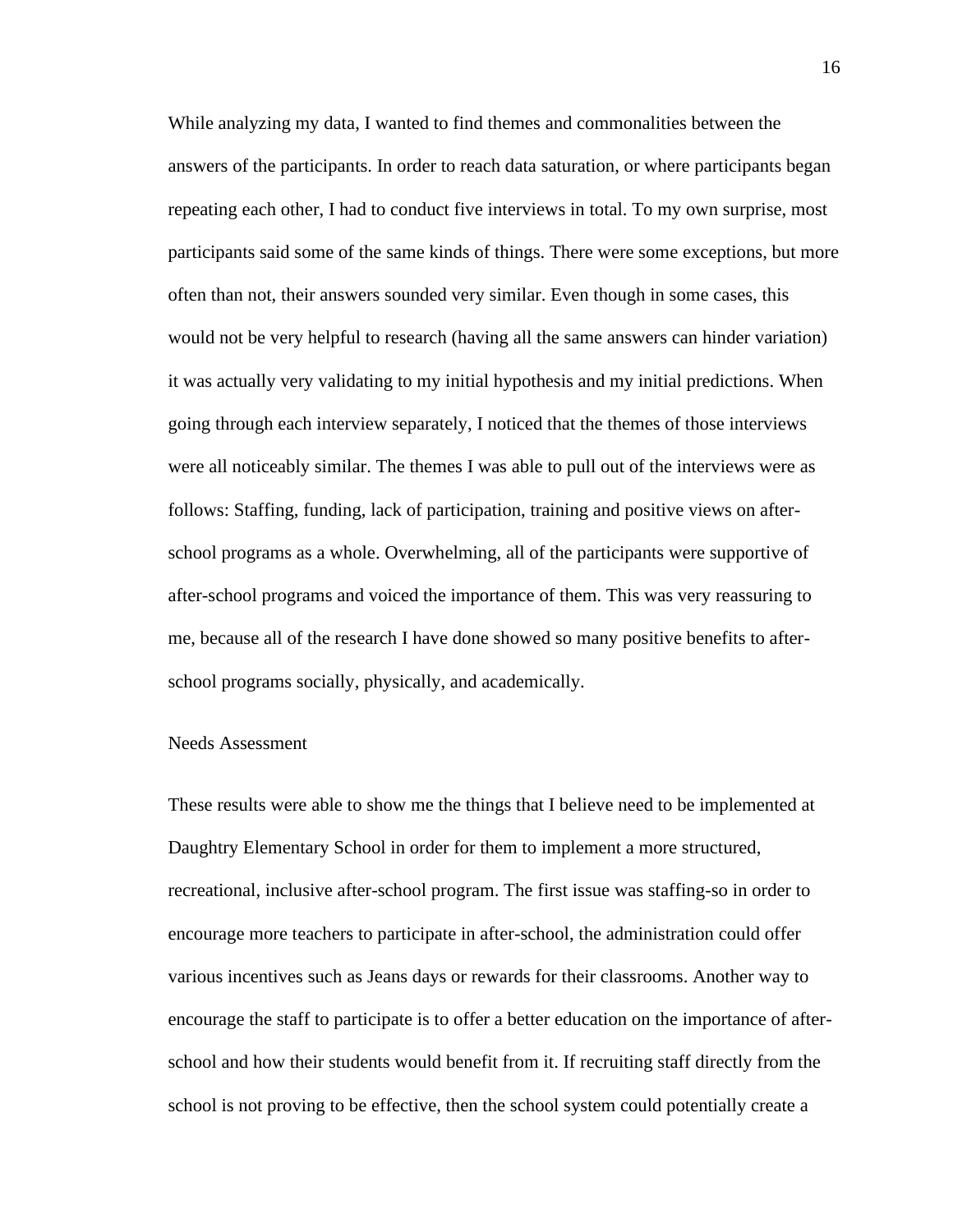partnership with the City Parks and Recreation department to form a type of third-party program. The next issue that needs to be addressed is funding. This issue was one that I had predicted would come up. This is a problem that comes up in almost any aspect of education or recreation, as you need money for everything you do. There are a few ways that I would recommend Daughtry Elementary School uses to increase funding for their after-school program. Not only would it make it a better program, but it would also be a way for the school to offer financial compensation for the staff who volunteer their time. One recommendation that I would make to help them raise money is to do an after-school fundraiser. The children who utilize the after-school program could have a take home fundraiser, and all the benefits could go directly to funding a more structured after-school program. They could also increase the price per day by just \$2. They were very proud of how affordable their program is per day, so going from \$7 to \$9 would not be that dramatic of a jump per child. However, if every child paid the increased amount, it would add up substantially in the long run. The next issue that needed to be addressed was the inclusivity of the program. The teachers kept on mentioning that it was hard to implement an inclusive after-school program when the staff working are not trained on how to handle those students or how to properly restrain them if needed. According to state and national guidelines, in order to physically restrain a child with special needs who is going through a highly emotional or stressful episode, you have to have very specific training. If the school required the staff for after-school to be fully trained to do those types of things, it would make it so much more accessible for those students. They could participate in a program that was designed with them in mind and staffed with them in mind as well.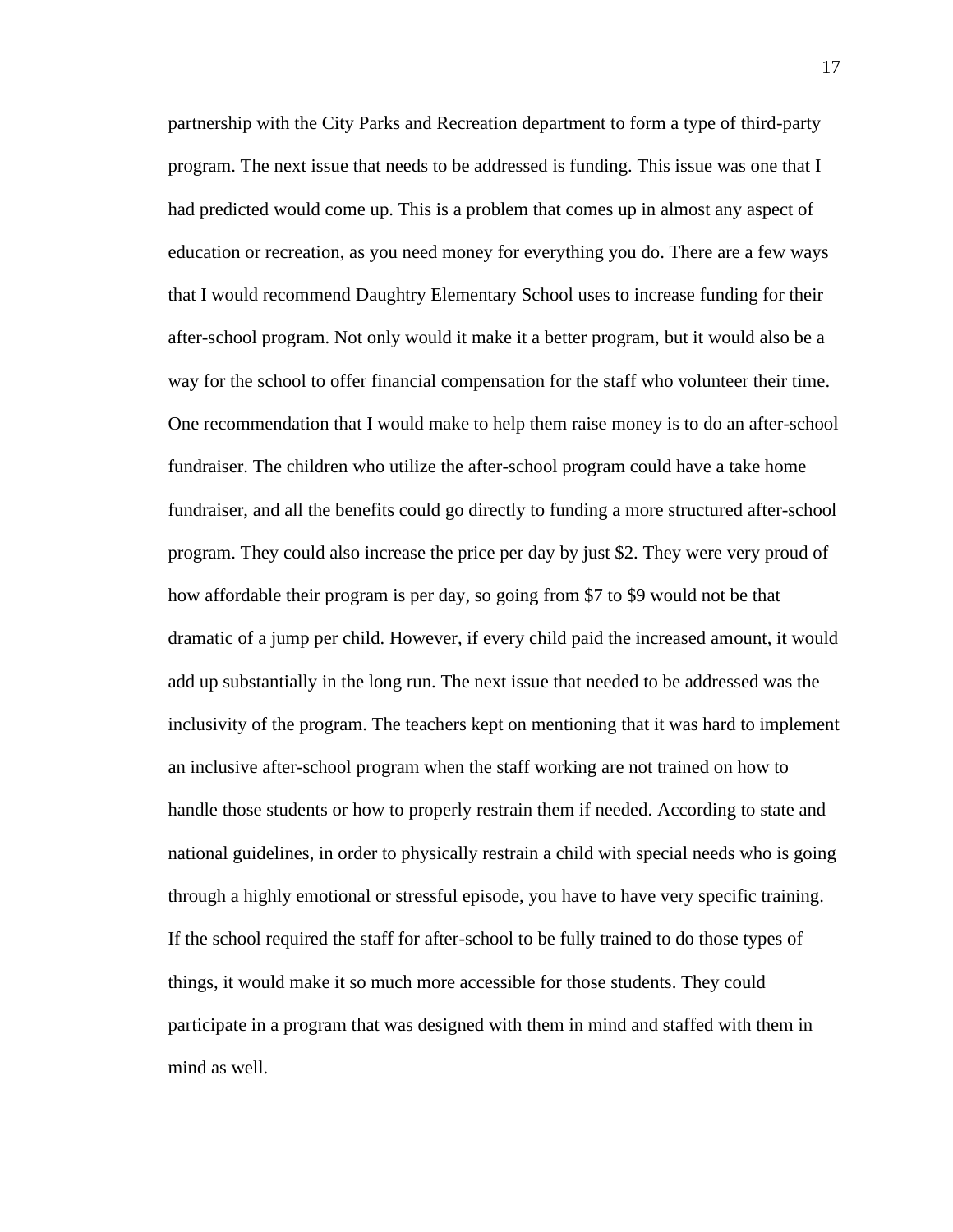I believe that a good, structured, recreationally based after-school program would consist of snack time, homework time, and then an extended amount of time outside for play. This could be organized games, or even just free play. I think that an everyday structure and an emphasis on physical activity would benefit these students tremendously.

#### **Limitations and Future Directions**

To say that there were some limitations to this project would be an enormous understatement. First and foremost- COVID-19. Because the nature of my project was to be face-to-face, progress was pretty much halted and virtually all of my research had to be readjusted to be virtual. That was very hard, because it was a large task to readjust all of my data in order for me to interview them over Zoom. I was also forced to put a pause on my data collection until at least after September, when the IRB began taking applications again. This pushed my data collection back almost four months from when I had anticipated to do it. Another large issue that I came across was finding a school that was willing to participate in my research. The school that I had wanted to research initially does not currently have an after-school program and I wanted to perform a needs assessment that would help them if they ever chose to implement an after-school program. However, when I reached out to that school, they declined my request to participate in research. I was looking enough to find a school that was willing to participate in my research, but it was still hard to readjust everything I had already done. To say that was a limitation would be an understatement, however I learned how to accommodate for the unknown and how to keep working even when things did not go as planned. I am very grateful that the school that did end up working with me chose to do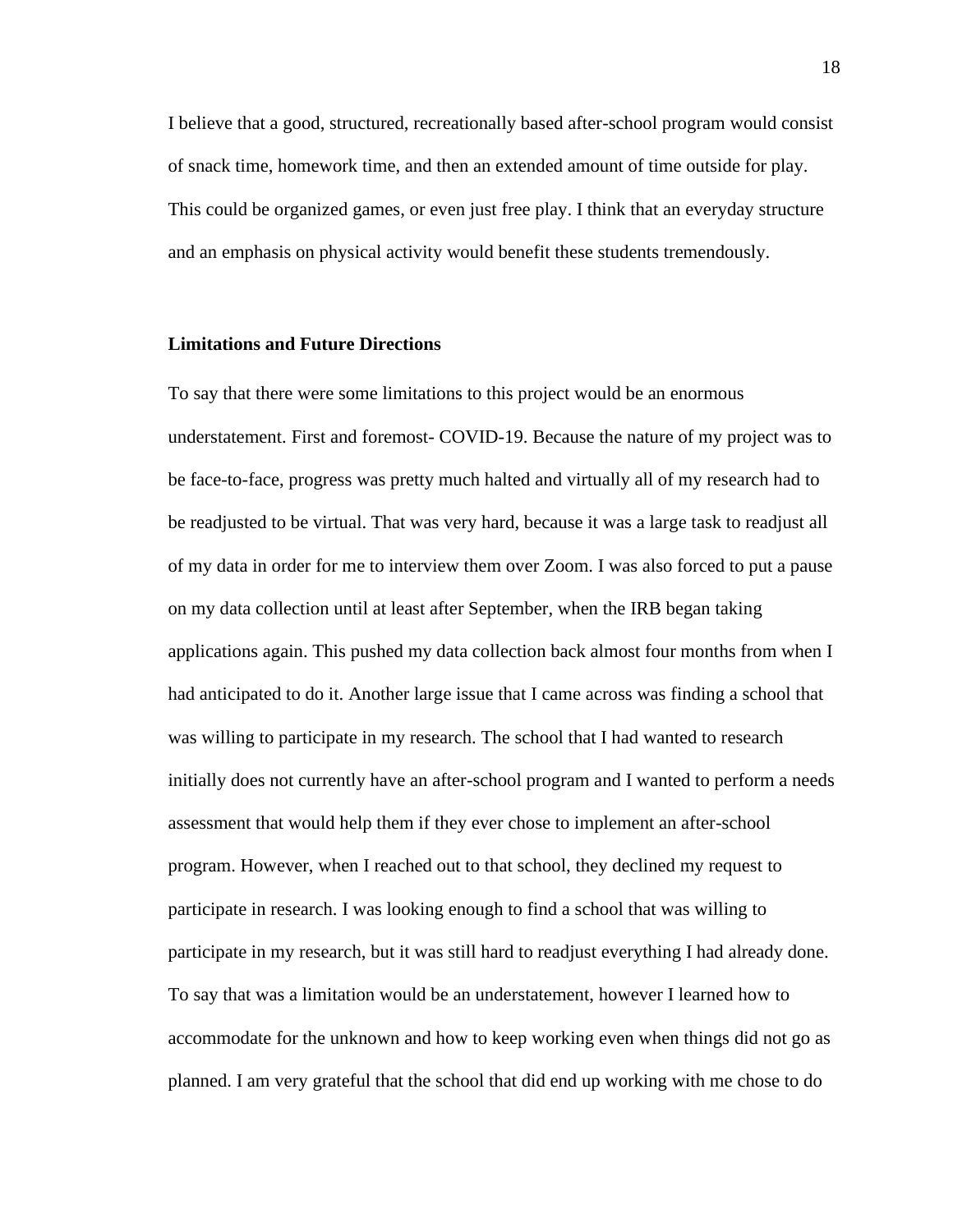so because I feel that the research I did with them was very insightful and that it could potentially help them in the future should they ever choose to implement a more structured after-school program. Another limitation that I experienced was getting responses to my recruitment emails. it was very hard for me to get responses to my email and encourage people to participate. However, once I started getting responses, I got multiple of them. Finally, I was able to get five interviews with five participants. That was very reassuring to me and it validated that people cared about my research and that they wanted to participate.

I think this project has the potential to go in further directions in the future. I think that a lot more research could be done on the issue of children with special needs in afterschool and how they are included and how extra training is provided to the staff to ensure that those children can participate. I also think more research could be done on how to build a recreationally based after-school program and the elements of that, and what kind of activities could be planned. I think a big potential area for future research could be how to set aside additional funds for after-school programs in order to improve upon them and make sure that the children at the school are getting the best type of program an experience that they can. Also, I think that going into a deeper investigation as to the issue of funding of public schools would be eye-opening. Even if there was a large amount of money and funds made available to the school system, would they use that money for the after-school program? Or would they use it in other areas that are less directed at students?

## **Reflective Critique**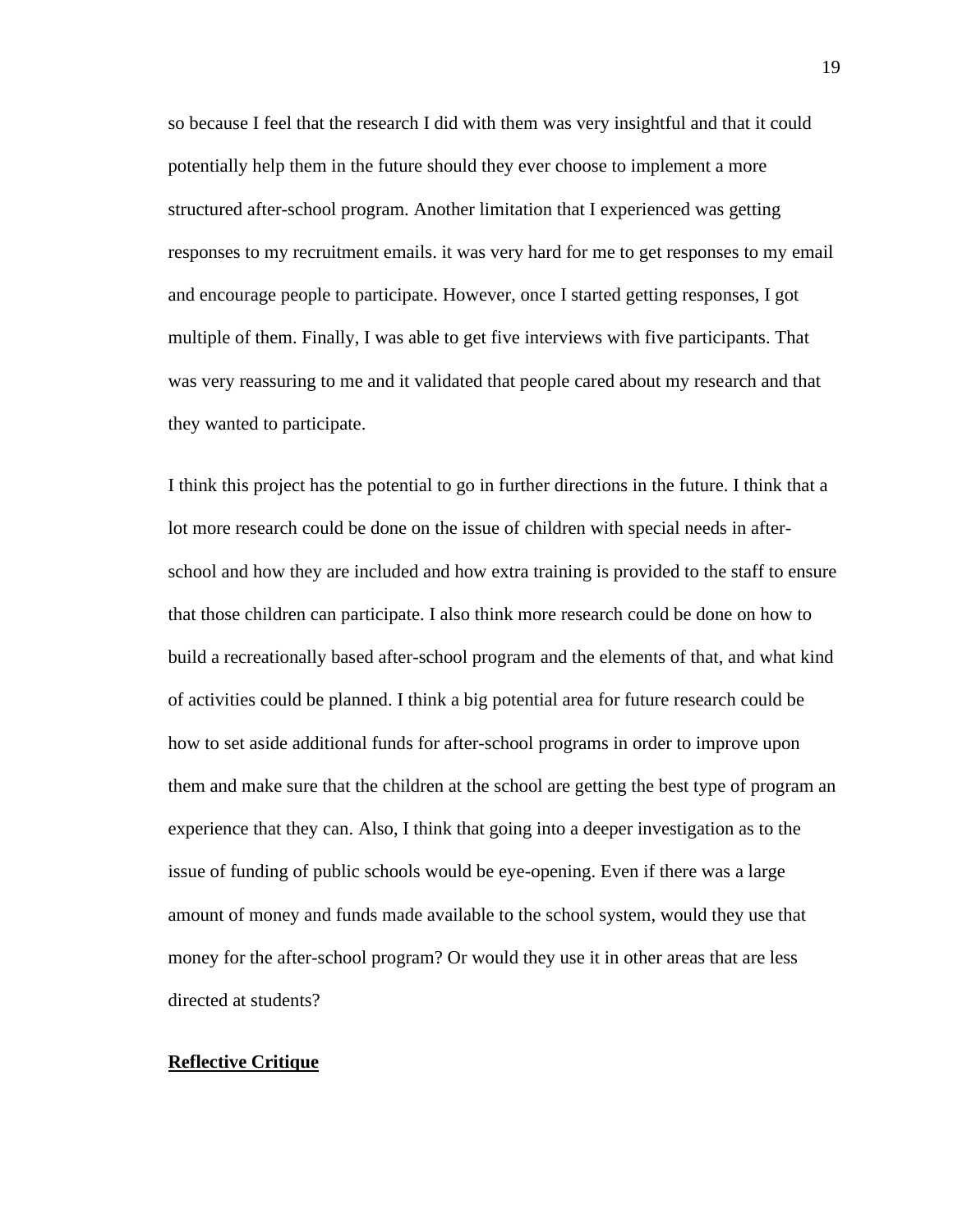This project has been one of the biggest learning experiences I have had. Other than the obvious lessons to take away (procrastination, motivation)- I have grown numerous skills when it comes to research and data collection. I have learned how to find sources that support my hypotheses and also that challenge my ideas and don't allow me to take the easy way out. I have learned how to back up what I am saying with actual facts and I am able to discuss the literature I have found in normal conversation. I have learned that procrastination is the worst possible thing you could do- even as I sit here the night before this is due. Most of all though, I have learned that when something goes wrong, there is always a way up from there. This project has thrown so, so many roadblocks in my way and even though every time I have wanted to give up, I remember to keep pushing. I am excited for the results this project will bring.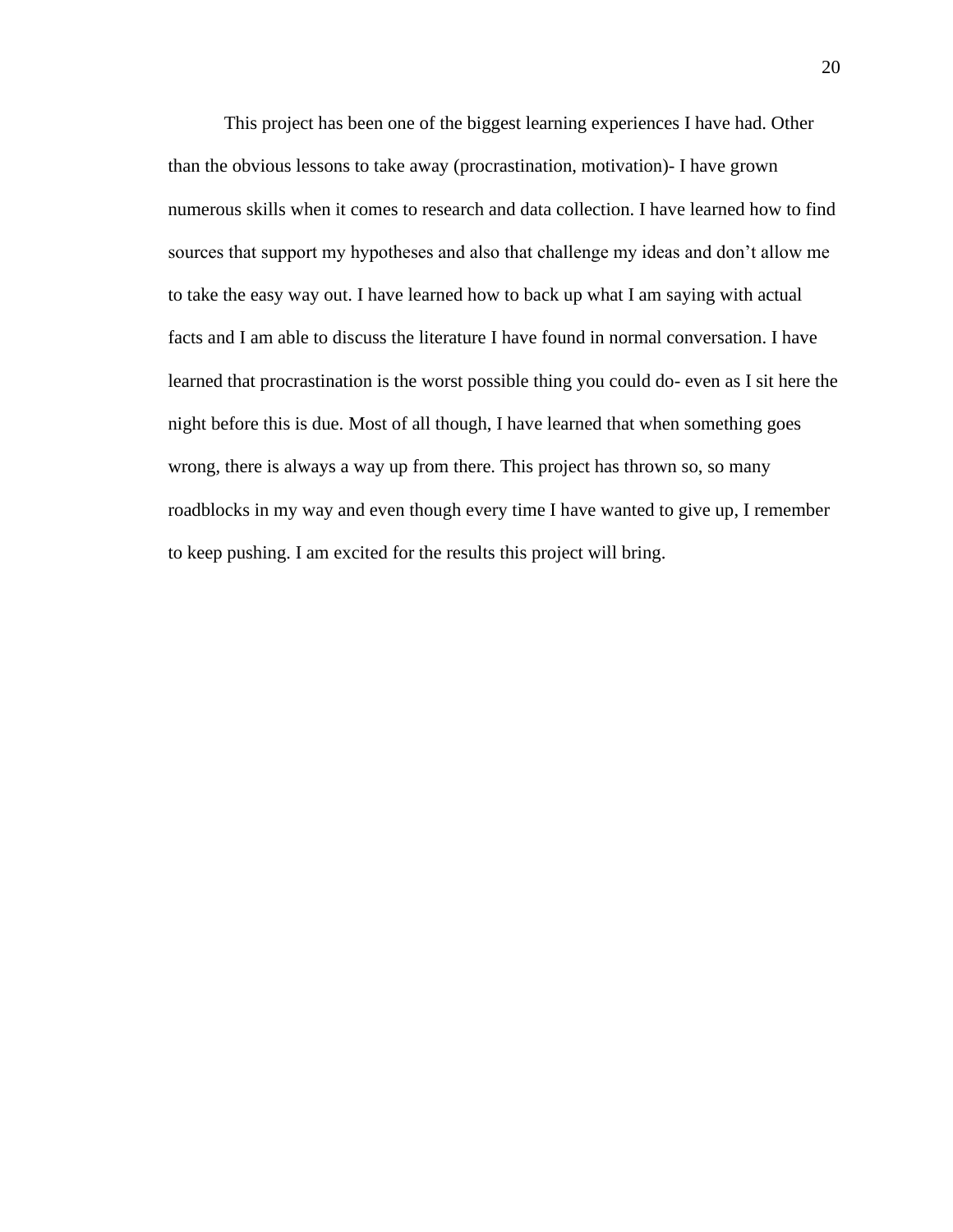## **References**

- Baghurst, T., & Fink, K. (2018). Making after-school physical activity programs a success: Practical lessons learned. *Physical Educator*, *75*(3), 515–524. <https://doi.org/10.18666/TPE-2018-V75-I3-8122>
- Beets, M. W. (2012). Physical activity of children attending after-school programs. *American Journal of Preventive Medicine*, *42*, 180–184. doi: 10.1016/j.amepre.2011.10.007.
- Fredricks, J. A., & Simpkins, D. S. (2011). Promoting positive youth development through organized after-school activities: Taking a closer look at participation of ethnic minority youth. *Child Development Perspectives*, *6*, 280–287. doi:10.1111/j.1750-8606.2011. 00206.x
- Gesell, S. B., Sommer, E. C., Lambert, E. W., de Andrade, A. R. V., Whitaker, L., Davis, L., Beech, B. M., Mitchell, S. J., Arinze, N., Neloms, S., Ryan, C. K., & Barkin, S. L. (2013). Comparative effectiveness of after-school programs to increase physical activity. *Journal of Obesity*, *2013*, 1–8[.](https://doi.org/10.1155/2013/576821) <https://doi.org/10.1155/2013/576821>
- Why is it important to have a quality after-school recreation program? (2018). *JOPERD: The Journal of Physical Education, Recreation & Dance*, *89*(8), 63–64.<https://doi.org/10.1080/07303084.2018.1503510>
- Kinder, C. J., Gaudreault, K. L., Jenkins, J. M., Wade, C. E., & Woods, A. M. (2019). At-risk youth in an after-school program: Structured vs.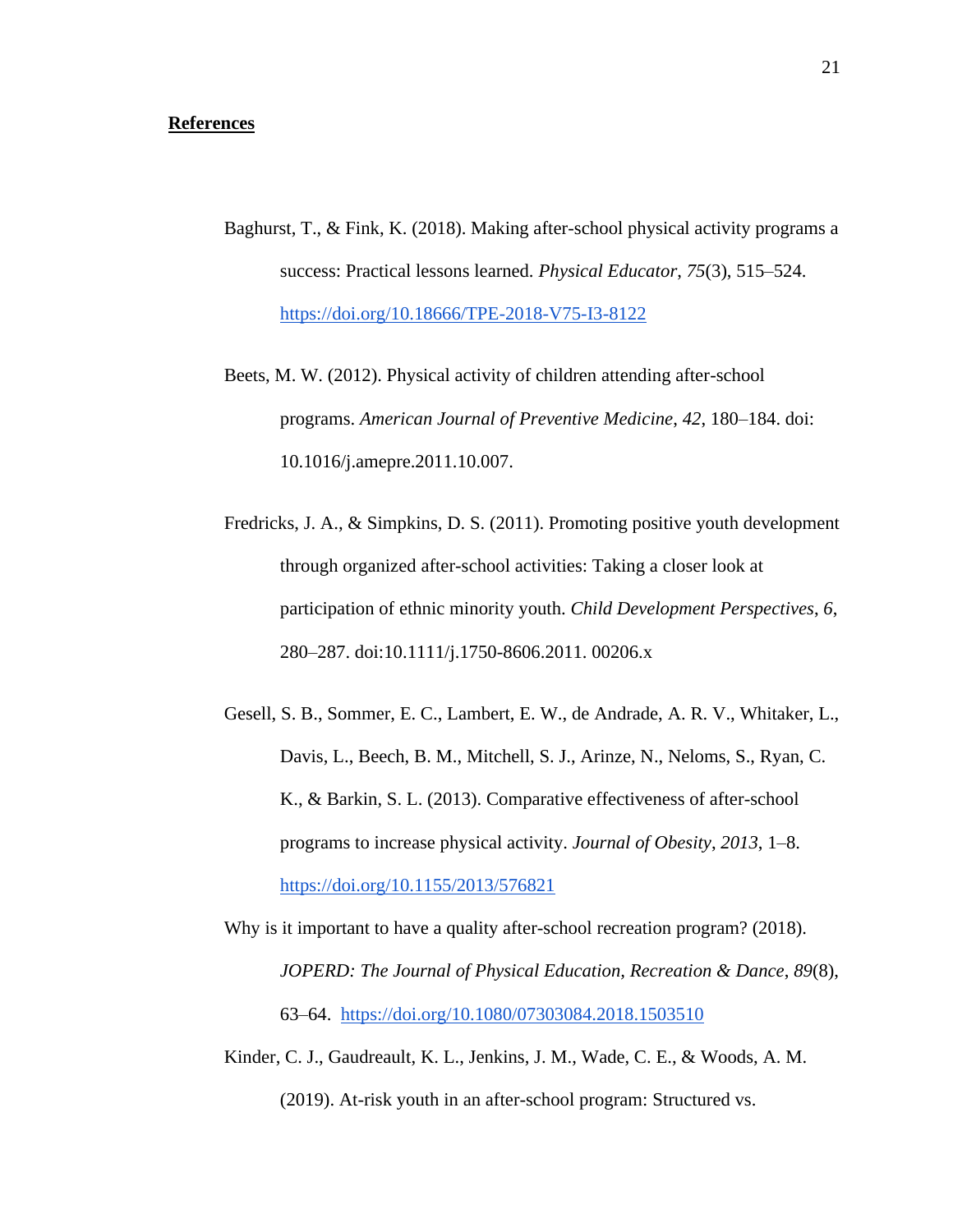unstructured physical activity. *Physical Educator*, *76*(5), 1157–1180[.](https://doi.org/10.18666/TPE-2019-V76-I5-9016) <https://doi.org/10.18666/TPE-2019-V76-I5-9016>

- Kleinert, H. L., Miracle, S. A., & Sheppard-Jones, K. (2007). Including students with moderate and severe disabilities in extracurricular and community recreation activities. *Teaching Exceptional Children*, *39*(6), 33–38[.](https://doi.org/10.1177/004005990703900605) <https://doi.org/10.1177/004005990703900605>
- Koseki, M. H. (2017). Meeting the needs of all students: Amending the idea to support special education students from low-income households. *Fordham Urban Law Journal*, *44*(3), 793–832.
- Mahatmya, D., & Lohman, B. (2011). Predictors of late adolescent delinquency: The protective role of after-school activities in low-income families. *Children and Youth Services Review, 33*, 1309–1317. doi: 10.1016/j.childyouth.2011.03.005.
- Obrusnikova, I., & Dannielle L. M. (2012). Parent perceptions of factors influencing after-school physical activity of children with autism spectrum disorders. *Adapted Physical Activity Quarterly, 29*, 63–80. doi:10.1123/apaq.29.1.63.
- Paluta, L. M., Lower, L., Anderson-Butcher, D., Gibson, A., & Iachini, A. L. (2016). Examining the quality of 21st century community learning center after-school programs: Current practices and their relationship to outcomes. *Children & Schools*, *38*(1), 49–56[.](https://doi.org/10.1093/cs/cdv040)

<https://doi.org/10.1093/cs/cdv040>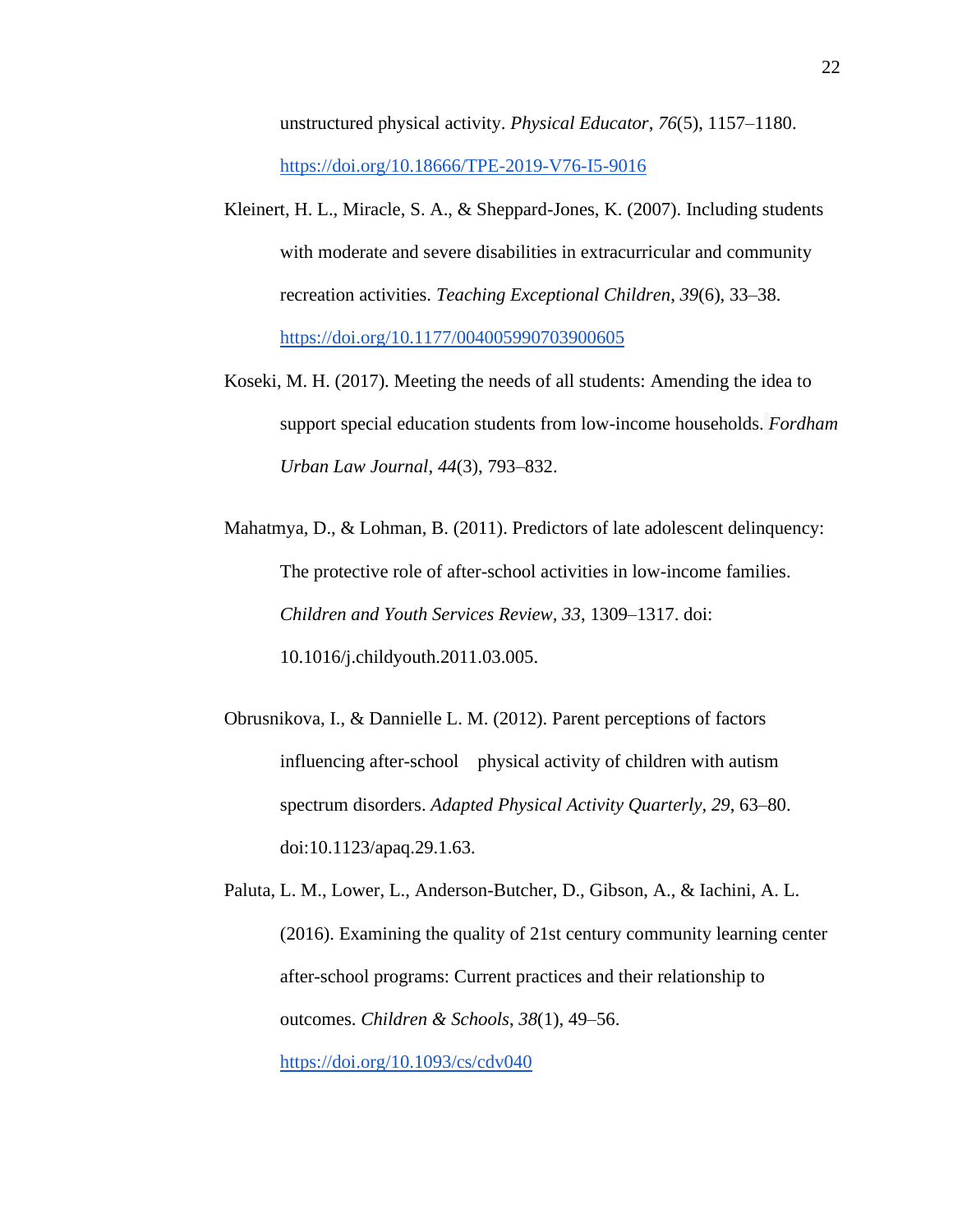- Pittman, K. (2017). Why after-school matters for positive youth development. Springer briefs inp after-school programs to promote positive youth development, pp. 1–12., doi:10.1007/978-3-319-59132-2\_1.
- Riiser, K., Haugen, A. L. H., Lund, S., & Løndal, K. (2019). Physical activity in young schoolchildren in after-school programs. *Journal of School Health*, *89*(9), 752–758. <https://doi.org/10.1111/josh.12815>
- Watts, C. E., Witt, P. A., & King, T. (2008). Predictors of outcomes for afterschool program participants. *Journal of Park & Recreation Administration*, *26*(2), 134–145.
- Young, A., Kyzar, K., Tolbert, M., & Huckaby, M. F. (2016). After-school recreation and families of children with down syndrome: A qualitative study. *Palaestra*, *30*(4), 9–19.
- Zarrett, N., Abraczinskas, M., Skiles Cook, B., Wilson, D. K., & Ragaban, F. (2018). Promoting physical activity within under-resourced after-school programs: A qualitative investigation of staff experiences and motivational strategies for engaging youth. *Applied Developmental Science*, *22*(1), 58– 73[.](https://doi.org/10.1080/10888691.2016.1211482) <https://doi.org/10.1080/10888691.2016.1211482>